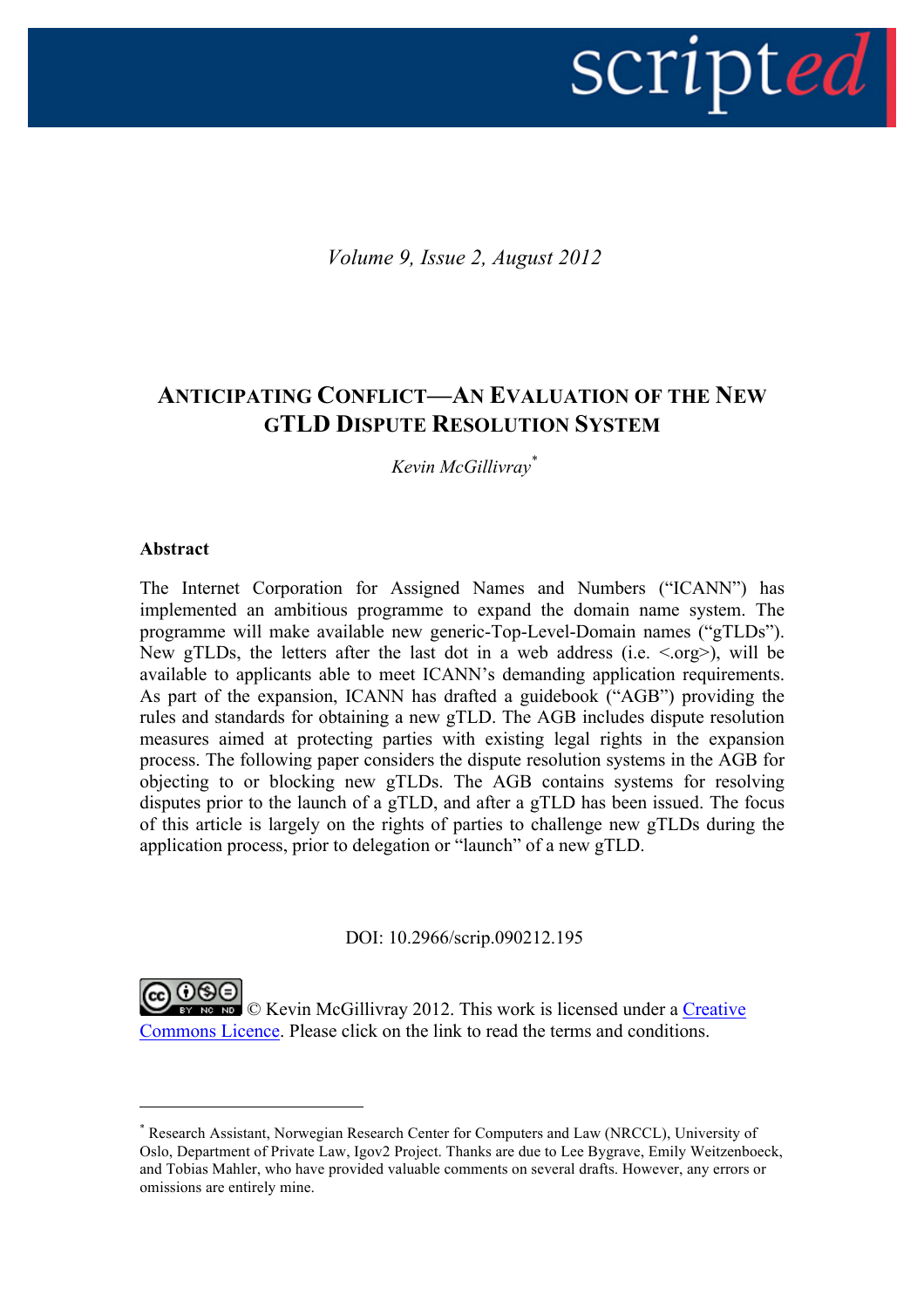#### **1. Introduction**

 $\overline{a}$ 

After much discussion, planning, and conflict, the Internet Corporation for Assigned Names and Numbers ("ICANN") has implemented a programme with the potential to greatly expand domain name offerings on the Internet. Expansion of generic-Top-Level-Domain names ("gTLDs"), the letters after the last dot in a web address (i.e. <.com>), has been a long-term plan of ICANN. ICANN's goals of increasing competition, fostering innovation, and providing users with greater choice are some of the central reasons for making available new  $gTLDs$ <sup>1</sup>. The expansion of  $gTLD$ offerings is interesting to brand owners, communities, and trade associations, among others. The new gTLD expansion has also been a source of concern for trademark owners and other rights holders.

Securing a new gTLD will require an extensive application process and considerable capital.<sup>2</sup> The requirements for obtaining a new gTLD are provided for in the Applicant Guidebook ("AGB"), which has been drafted by ICANN to provide the "rules of the road" for the upcoming launch.<sup>3</sup> The rules provided in the AGB include guidelines for applicants, costs, and clarification of much of the new gTLD delegation process.4 Among other systems designed to protect parties and limit risks to users, the AGB provides a system for resolving disputes. In an attempt at effective dispute resolution, the AGB provides for both *ex ante* and *ex post* dispute resolution procedures for new gTLDs.

In this paper, the focus is largely on the rights of parties to challenge new gTLDs during the application process, prior to delegation or "launch" of a new gTLD. Specifically, the paper provides analysis of "Module 3" of the AGB, which contains the AGB's objection-based system for dispute resolution. The paper considers the present launch in the context of past expansions, concerns and tensions in the current expansion, and provides some comparison to systems of online dispute resolution currently being used. The paper further evaluates the standards and procedures provided for in the dispute resolution procedure contained in Module 3 of the AGB. This evaluation considers practical aspects of the available objections and attempts to predict the challenges they may present in expanding domain names.

<sup>&</sup>lt;sup>1</sup> Z Efroni, "Names as Domains, Names as Marks: Issues Concerning the Interface between Internet Domain Names and Trademark Rights" in P Yu (ed), *Intellectual Property and Information Wealth:* 

<sup>&</sup>lt;sup>2</sup> The application window will last for 90 days while it may take between 9 to 20 months to obtain a new gTLD. AGB, at 1.1.3.

<sup>&</sup>lt;sup>3</sup> ICANN, "gTLD Applicant Guidebook, Version 2012-06-04" (2012) available at

http://newgtlds.icann.org/en/applicants/agb, (accessed 6 Jun 2012).<br><sup>4</sup> Steps to delegation include an administrative check, initial evaluation, possible extended evaluation, string contention check, and potential dispute resolution proceedings. ICANN, "New gTLDs FAQs, v. 2.7." available at http://newgtlds.icann.org/en/applicants/customer-service/faqs/faqs-en, (accessed 24 May 2012).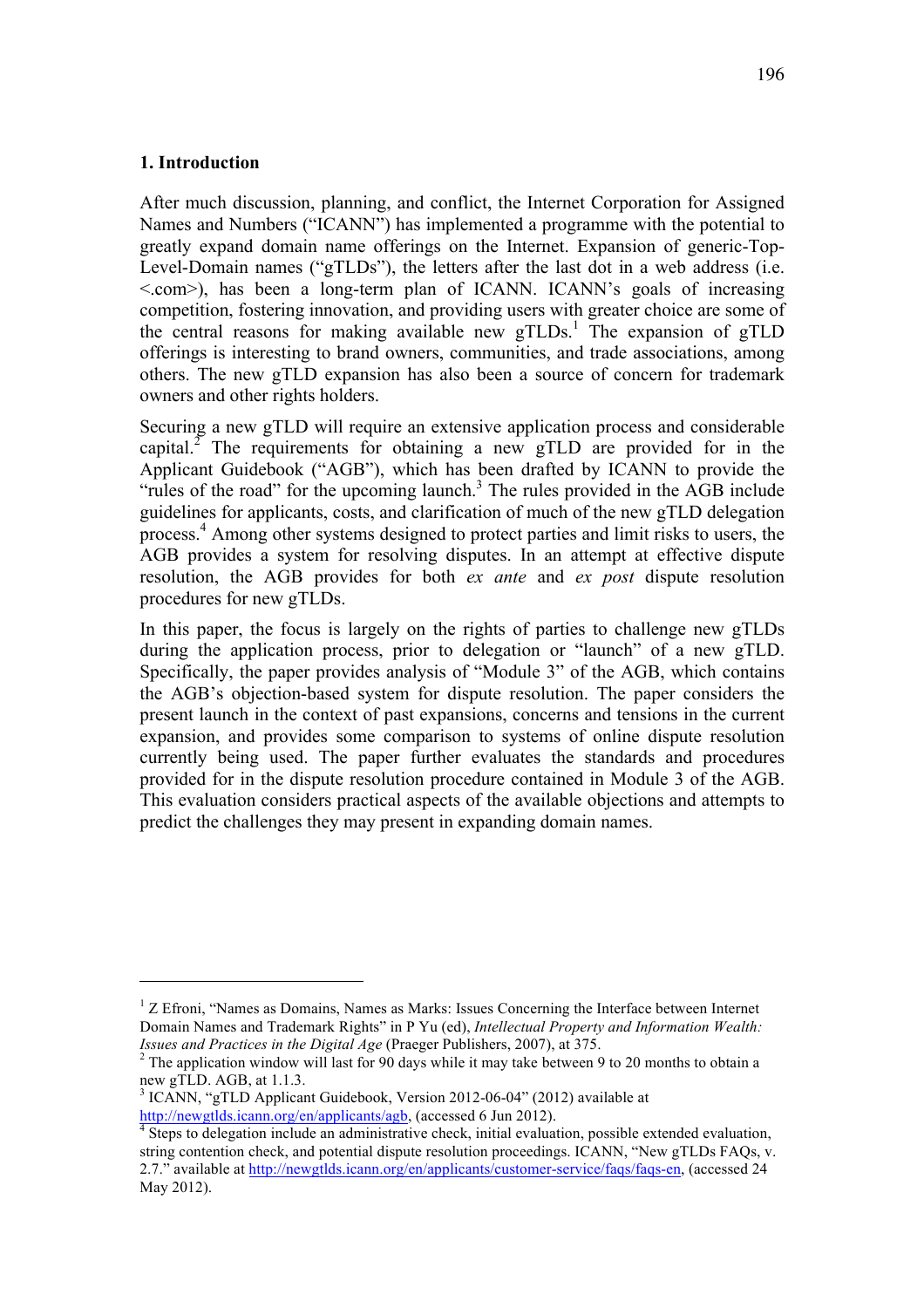#### **2. Background: The Domain Name System**

On the Internet, computers find each other using a string of numbers known as an Internet Protocol ("IP") address.<sup>5</sup> IP addresses are essential to routing packets of data over the Internet.<sup>6</sup> The Domain Name System ("DNS") operates based on a hierarchy of names and acts as a central system for routing traffic on the Internet.<sup>7</sup> The wellworn, but useful analogy is that the DNS system operates as the Internet's phonebook. Internet users can find the IP address they need by locating the corresponding domain name.

By typing a domain name into a browser, an Internet user is able to locate websites with words or phrases instead of numbers. Although domain names are not essential for finding locations on the Internet, they do provide for a more user-friendly method of navigation.8 For example, to access the search engine Yahoo® an Internet user has the option of entering either  $\langle 209.191.122.70 \rangle$  or  $\langle$ www.yahoo.com $>$ .<sup>9</sup> A top-level domain ("TLD") refers to part of a web address making up the two or more letters after the last dot.<sup>10</sup> For example, in the address  $\langle$ www.google.com>,  $\langle$  com> is the TLD. A second-level domain ("SLD") name is directly to the left of the TLD, for example  $\leq$ www.secondlevel.com $>$ .<sup>11</sup> Traditionally, the second level has been the section of a domain name where a trademark such as Nike® is displayed (i.e. <www.nike.com>). However, a trademark may also be placed at the Third Level Domain ("thLD") (i.e.  $\leq$ www.nike.free.com>).

Currently, available open gTLDs, among others, include <.com>, <.net>, and  $\langle \text{.org} \rangle$ .<sup>12</sup> Not all gTLDs are open. For example,  $\langle \text{.gov} \rangle$  is limited to the US government.<sup>13</sup> Specialised or "sponsored" top-level domain names like  $\leq$ pro $>$  or <.jobs> represent a specific community and are only available to qualifying applicants.14 In addition to gTLDs, country code Top Level Domains ("ccTLDs") are

<sup>5</sup> L Bygrave and J Bing, *Internet Governance: Infrastructure and Institutions* (Oxford: OUP, 2009), at 150.

<sup>6</sup> *Ibid*, 147-48. <sup>7</sup> S Alikhan and <sup>R</sup> Mashelkar, *Intellectual Property and Competitive Strategies in the 21st Century* 2nd ed (Alphen aan den Rijn: Wolters Kluwer, 2009), at 194; B Borchert, "Imminent Domain Name: The Technological Land-Grab and ICANN's Lifting of Domain Name Restrictions" (2011) 45 *Valparaiso University Law Review* 505-549*,* at 508 available at http://scholar.valpo.edu/vulr/vol45/iss2/3 (accessed

<sup>28</sup> Sept 2011) (stating that the DNS is not a singular file, but is made up multiple networks). <sup>8</sup> L Bygrave and J Bing, *Internet Governance: Infrastructure and Institutions* (Oxford: OUP, 2009), at 47*.* See also J Kesan and S Rajiv, "Fool Us Once Shame on You - Fool Us Twice Shame on Us: What We Can Learn from the Privatizations of the Internet Backbone Network and the Domain Name

System" (2001) 79 *Washington University Law Quarterly* 89-220, at 89.<br><sup>9</sup> Yahoo! Inc., "Company Information" available at http://info.yahoo.com/center/us/yahoo/ (accessed

<sup>11</sup> Nov 2011).<br><sup>10</sup> E Schierman, "Make Room for Trademark: What You Should Know About the New Global Domain Names" (2010) 53-Feb *Advocate* 25-29, at 25.

<sup>&</sup>lt;sup>11</sup> L Bygrave and J Bing, *Internet Governance: Infrastructure and Institutions* (Oxford: OUP, 2009), at

<sup>148.&</sup>lt;br><sup>12</sup> ICANN, "Top-Level Domains (gTLDs)" available at <u>http://archive.icann.org/en/tlds/</u> (accessed 11 Nov 2012) (stating that "[d]omain names may be registered in...< com, .net, and .org> without restriction").<br><sup>13</sup> Both .gov and .mil predate ICANN.<br><sup>14</sup> ICANN "Information Page for Sponsored Top-Level Domains" available at

http://www.icann.org/en/tlds/stld-apps-19mar04/ (accessed 22 Sept 2011).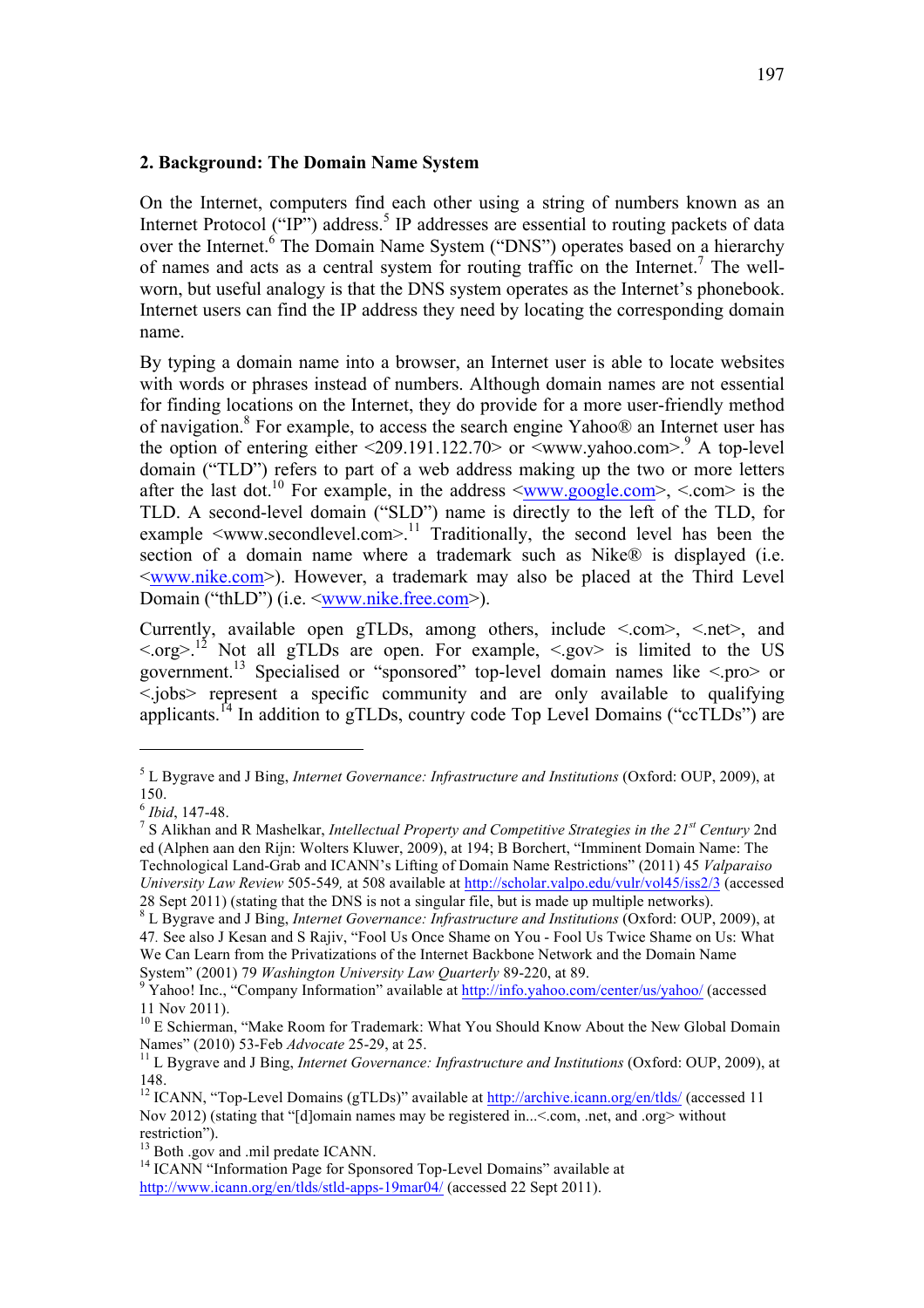also available. There are currently 250 ccTLDs while there are only twenty-two gTLDs.15 Unlike gTLDs, the use and terms of ccTLDs are controlled, to a certain extent, by agencies in individual countries.<sup>16</sup> Countries with catchy abbreviations, like  $\langle \cos \rangle$  (Columbia) and  $\langle \cos \rangle$  (Tuvalu) have made their ccTLDs available for registration by private parties located outside of their boarders.<sup>17</sup>

Like the IP numbers they represent, domain names must also be unique. The more memorable or well known a domain name is, the more valuable it generally becomes.18 Domain names may also have significance outside of their commercial application for culture, language rights, and multilingualism on the Internet.<sup>19</sup> New gTLDs, along with Internationalized Domain Names ("IDNs"), could provide new avenues for cultural and linguistic expression.20

Domain names corresponding with well-known or famous trademarks are highly sought after by both trademark owners and parties wishing to profit from the notoriety or recognition of the trademark.<sup>21</sup> As many facets of the modern economy continue to move online, a company's domain name, which is often at the core of its online image, has become an increasingly important asset.<sup>22</sup> Although domain names are still available in existing gTLD registries, much of the beachfront property is occupied.<sup>23</sup> Therefore, ICANN has decided it is time to create a bigger beach.

#### **3. ICANN and the Domain Name System**

ICANN is a private, not-for-profit entity.<sup>24</sup> Much of ICANN's authority over the Internet is derived from contracts or other agreements with the United States

 $\overline{a}$ 

*Internet Domain Names, Trademarks and Free Speech* (Edward Elgar, 2010) 1-325, at 293.<br><sup>19</sup> D Mac Sithigh, "More than Words: The Introduction of Internationalized Domain Names and the Reform of Generic Top-Level Domains at ICANN" (2010) 18 *International Journal of Law and Information Technology*, 274-300. <sup>20</sup> *Ibid*.

<sup>&</sup>lt;sup>15</sup> *Ibid.* 16 J Swinson, "Domain Directors PTY Ltd v .AU Domain Administration LTD" (2010) 16 *Computer Law Review* 147-148, at 147. The actual management of the ccTLD may be carried out on a private basis.

<sup>&</sup>lt;sup>17</sup> Pfanner, Eric, "For Countries That Own Shorter Web Site Suffixes, Extra Cash from Abroad," N.Y. Times, (6 Feb 2011) available at

http://www.nytimes.com/2011/02/07/technology/07dotco.html?ref=internetcorpforassignednamesandn<br>umbers (accessed 25 Mar 2011). umbers (accessed 25 Mar 2011).<br><sup>18</sup> K Manheim and L Solum, "The Case for gTLD Auctions: A Framework for Evaluating Domain

Name Policy" (23 Mar 2003) available at http://ssrn.com/abstract=388780, at 27. See also J Lipton,

 $21$ K Manheim and L Solum, "An Economic Analysis of Domain Name Policy" (2004) Vol. 25 *Hastings Communications and Entertainment Law Journal* Vol. 25 317-452,

<sup>, 325.</sup> See also J Lipton, *Internet Domain Names, Trademarks and Free Speech* (Edward Elgar, 2010) 1-325, at 305 (arguing that domain names are the closest thing to real property available on the

 $22$  J Thomas, "Fifteen Years of Fame: The Declining Relevance of Domain Names in the Enduring Conflict between Trademark and Free Speech" (2011) 11 *John Marshall Review of Intellectual Property Law* 1-58, at 43 available at http://www.jmripl.com/issues/article/256 (accessed 5 Jun 2012).

<sup>&</sup>lt;sup>23</sup> N Brown, "Six Degrees of Disputation New DRPs for New gTLDs on the Internet" (2012) 66 *Dispute Resolution Journal* 46- 54, at 48.<br><sup>24</sup> J Weinberg, "Governments, Privatization and 'Privatization': ICANN and the GAC" (2011) 18

*Michigan Telecommunications and Technology Law Review* 189-218.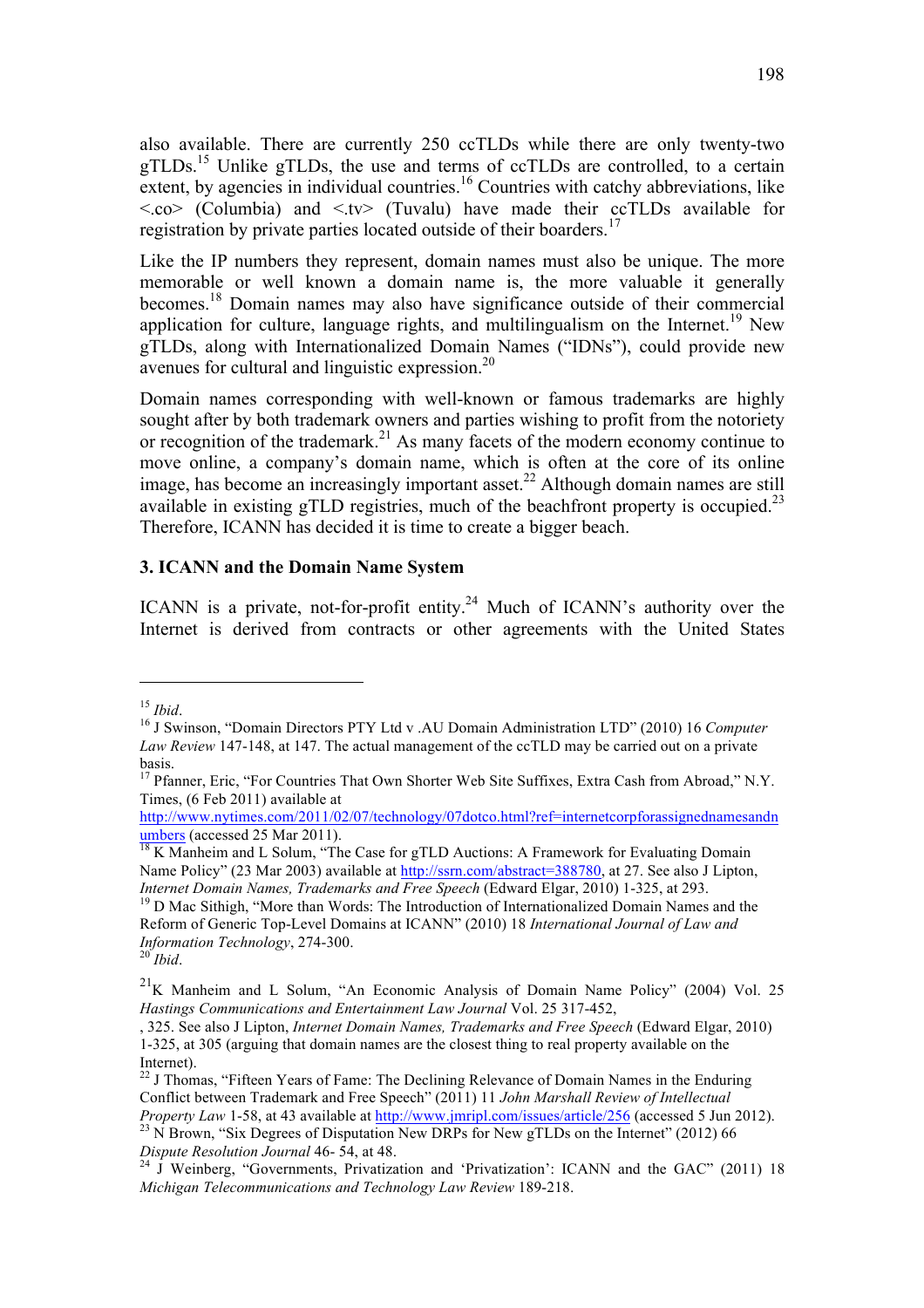Government ("USG").<sup>25</sup> In addition to other functions, ICANN plays a central role in the coordination and management of the Domain Name System.<sup>26</sup> In its role as coordinator of the DNS, ICANN has expanded domain names in the past. In the following section, I consider past gTLD expansions and discuss the focus in the current round.

Although ICANN does not distribute domain names directly to users, it does determine the TLDs that will ultimately be made available for distribution.<sup>27</sup> ICANN makes its decisions based on the input of a wide community consisting of private Internet users, businesses, governments, and an array of commercial and noncommercial interests.<sup>28</sup> ICANN's bottom-up, Multi-Stakeholder Model is a core principle of governance and is acknowledged in important USG/ICANN agreements like the Affirmation of Commitments ("AOC").<sup>29</sup> Consistent with the Multi-Stakeholder model, ICANN has incorporated advice and comments from its broad base of stakeholders into the gTLD programme.

As a result of ICANN's ability to determine available gTLDs, it plays an essential role in the evolution of the Internet.<sup>30</sup> By determining the TLDs available, ICANN controls, to a large extent, what the Internet will ultimately look like to users. There are currently over 200 million domain names.<sup>31</sup> What the next 200 million look like may be significantly affected by the current expansion.

# *3.1 Expansion of gTLD Names*

 $\overline{a}$ 

ICANN has expanded gTLD offerings on two prior occasions.<sup>32</sup> The first gTLD expansion occurred in 2000 and included the gTLDs  $\langle \text{biz} \rangle$  and  $\langle \text{info} \rangle$ , in addition to others.33 There was excitement regarding some of the proposed gTLDs, particularly  $\langle$  soliz $>$ .<sup>34</sup> The new gTLD  $\langle$  biz $>$  was seen as a possible rival to  $\langle$  com $\rangle$ .

Internet Corporation for Assigned Names and Numbers" available at

<sup>31</sup> VeriSign, "Domain Name Industry Brief" (2010) available at  $\frac{http://www.verisigninc.com/assets/Verisign DNIB Nov2010 WEB.pdf}{ae}$  (accessed 11 Nov 2011).  $\frac{32}{32}$ W Kleinwachter, "High Noon in Singapore? ICANN's new gTLD program at a crossroads" (2011). available at http://news.dot-nxt.com/2011/05/18/high-noon-in-singapore (accessed 17 Aug 2011)

 $^{25}$  In 2009, the USG and ICANN entered into the Affirmation of Commitments ("AOC") available at http://www.icann.org/en/about/agreements/aoc (accessed 1 May 2012). See M Froomkin, "Almost Free: An Analysis of ICANN's 'Affirmation of Commitments'" (2011) 9 *Journal of* 

*Telecommunications and High Technology Law*, 187-233, at 190-198.<br><sup>26</sup> *Ibid.* See also L Bygrave and J Bing, *Internet Governance: Infrastructure and Institutions* (Oxford: OUP, 2009), at 150.<br><sup>27</sup> Excluding "legacy" names pre-dating ICANN.

<sup>&</sup>lt;sup>28</sup> ICANN, "Groups" available at  $\frac{http://www.ican.org/en/groups}{http://www.ican.org/en/groups}$  (accessed 5 Jun 2012).

http://www.icann.org/en/documents/affirmation-of-commitments-30sep09-en.htm (accessed 9 Sept 2011).

<sup>&</sup>lt;sup>30</sup> See e.g. ICANN, "About ICANN" available at http://www.icann.org/en/about/ (accessed 7 Mar 2011).

<sup>(</sup>stating that gTLDs predating ICANN are: <.com .edu .gov .int .mil .net .org .arpa>). Prior to ICANN's existence, Jon Postel planned to introduce 150 gTLDs.

<sup>33</sup> Including gTLDs: <.aero .biz .coop .info .museum .name .pro>. ICANN, "List of gTLDs" available at http://www.icann.org/tlds/app-index.htm (accessed 11 Feb 2011).

 $\frac{34}{34}$  M Wang, "Regulating the Domain Name System: Is the '.Biz' Domain Name Distribution Scheme an Illegal Lottery?" (2003) 1 *University of Illinois Law Review* 245-288, at 263. See also P Michael,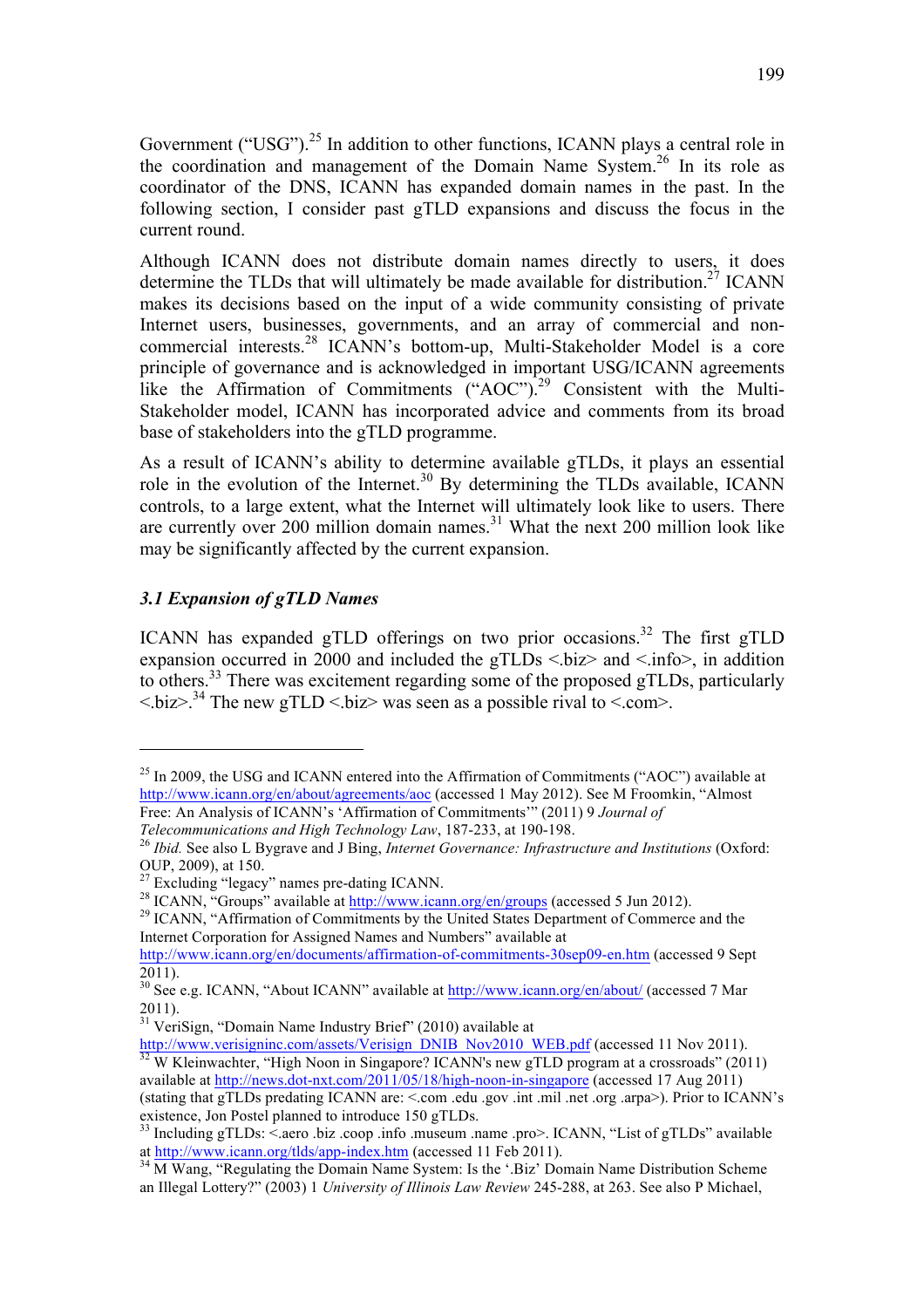In the 2000 round, the ICANN board considered forty-four applications for gTLDs, ultimately accepting seven of them.<sup>35</sup> The process was described as "complex, expensive, and somewhat mysterious."<sup>36</sup> In one article, the authors described the 2000 process as "no way to make law, sausage or domain name policy."<sup>37</sup> Among other criticisms of the process, gTLD applicants had very little time to review staff recommendations and it was claimed that "the Board's discussion was based on trivial factors, such as whether a gTLD string was 'pronounceable."38 ICANN's failure to provide a more systematic approach, which would have included rules that were clear and available to gTLD applicants, created problems in the 2000 round. Thus it was necessary to take a more measured and orderly approach in future expansions.

A second gTLD expansion took place in 2004. The 2004 expansion was largely aimed at sponsored gTLDs, that is, domain names with restrictive eligibility requirements.<sup>39</sup> The new gTLDs were targeted at specific groups by using gTLDs such as  $\leq$ travel $>$  or  $\langle$ -pro $\rangle$ <sup>40</sup> Although the 2004 round certainly added some choice, new gTLD names like  $\leq$  museum never quite took off.<sup>41</sup> There was also considerable discussion and protest over the gTLD  $\leq$ xxx $\geq$ , which was aimed at adult themed websites.<sup>42</sup> Although  $\langle x \rangle$  was not accepted during the 2004 round, the name was ultimately cleared for use in  $2011^{43}$ 

As early as 2005, the Generic Names Supporting Organization ("GNSO") began discussing an open round of gTLD expansion. In October 2007, the GNSO completed its policy development work on new gTLDs.<sup>44</sup> On 16 June 2008, ICANN formally announced that it would allow new gTLDs and began preparations for the

 $\overline{a}$ 

 $41$  J Levine, "What are TLDs Good For?" (3 Jul 2009) available at

<sup>&</sup>quot;ICANN's Implementation Recommendation Team for New gTLDs: Safeguards Needed" (2009) 16.10 *Progress & Freedom Foundation Progress on Point*, at 2.<br><sup>35</sup> ICANN, "Criteria for Assessing TLD Proposals" (15 Aug 2000) available at

http://archive.icann.org/en/tlds/tld-criteria-15aug00.htm (accessed 5 May 2012).<br>
<sup>36</sup> See Manheim and Solum (2004), at 410.<br>
<sup>37</sup> Ibid.<br>
<sup>38</sup> Ibid. 26.<br>
<sup>40</sup> Including gTLDs: <asia .cat .jobs .mobil .tel .travel>. ICANN, Top-Level Domains" available at http://www.icann.org/tlds/stld-apps-19mar04/ (accessed 11 Feb 2011).

http://www.circleIbid.com/posts/20090703\_what\_are\_tlds\_good\_for/ (accessed 30 Sept 2011) (maintaining that "<.museum> is a noble failure, with only about 200 registrants, a lot of dead links, and negligible visibility").

<sup>&</sup>lt;sup>42</sup> ICANN, "XXX Comments," available at http://forum.icann.org/lists/xxx-comments/ (accessed 28 Sept 2011). During consideration of the gTLD, ICANN received over 90000 email messages concerning the <.xxx> proposal.<br><sup>43</sup> M Helft, "Pornography Sites Will Be Allowed to Use .XXX Addresses," N.Y. Times, Mar 18, 2011

available at http://www.nytimes.com/2011/03/19/technology/19domain.html? r=1 (accessed 27 Sept 2011). See also R Richards and C Calvert, "Adult Websites and the Top-Level Domain Debate: ICANN's Adoption of .XXX Draws Adult-Industry Ire" (2011) 29 *Cardozo Arts and Entertainment* 

*Law Journal 527-556.* <sup>44</sup> ICANN GNSO, "Final Report - Introduction of New Generic Top-Level Domains" (8 Aug 2007) available at http://gnso.icann.org/issues/new-gtlds/pdp-dec05-fr-parta-08aug07.htm (accessed 16 Aug 2011). See also ICANN, "Factsheet" available at http://www.icann.org/en/topics/new-gtlds/factsheetnew-gtld-program-20jul11-en.pdf (accessed 16 Aug 2011).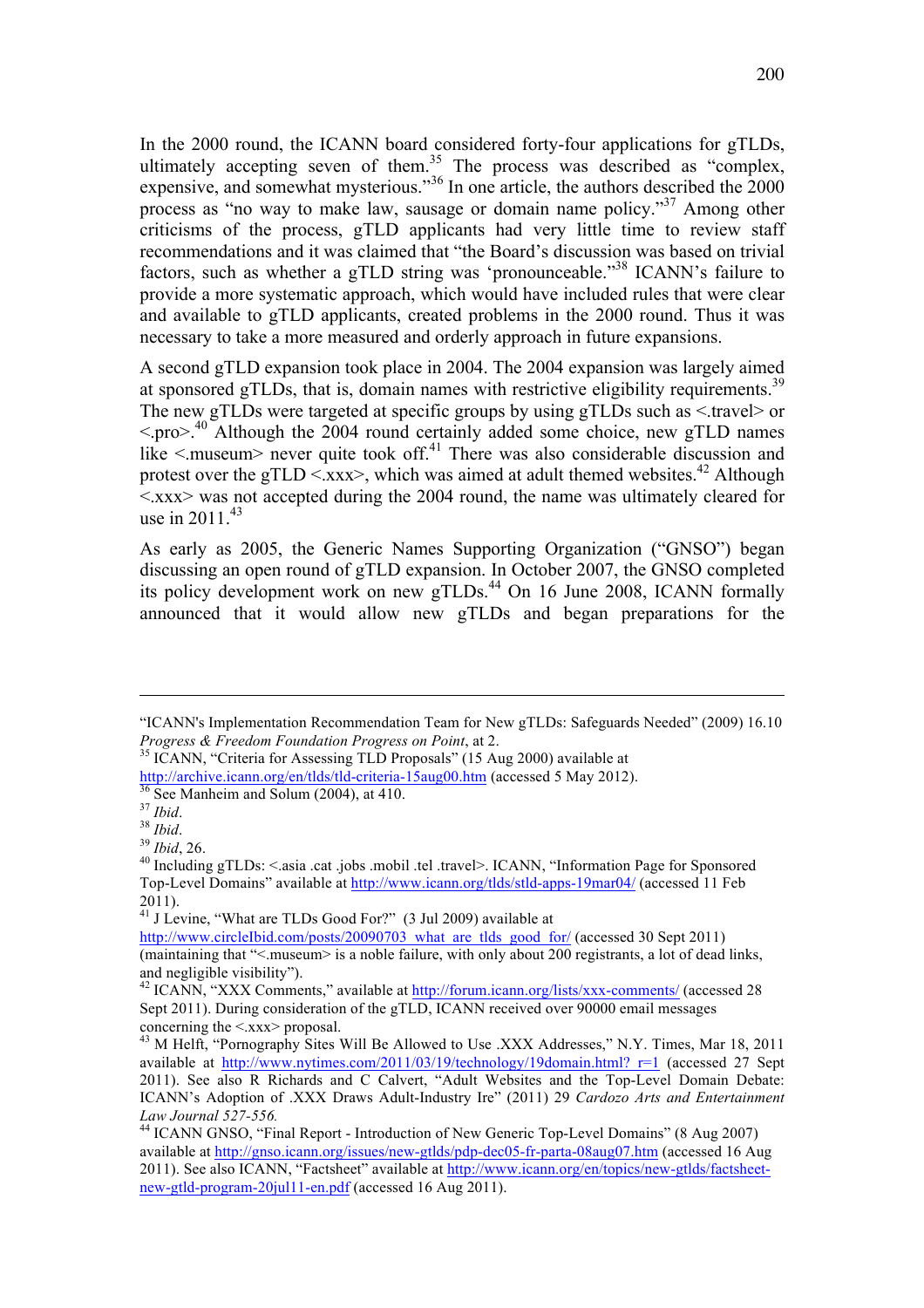expansion.45 The first version of the AGB was published for public comment in October 2008.<sup>46</sup> In the following three years, ICANN continued to release various drafts of the AGB. The most recent version of the AGB was released on 4 June 2012<sup>47</sup>

A clear divergence from earlier rounds is the scope of the current procedure. Unlike the 2000 and 2004 rounds, it is expected that hundreds of new gTLDs may be created. As noted by one author, it "has been one of the most contentious and longest running disputes at ICANN."48 Unlike the 2000 and 2004 rounds, with pre-determined offerings, the current "wide-open" expansion has brought with it a measure of concern, particularly for trademark holders and brand owners.<sup>49</sup>

Based on the comprehensive AGB, the current round provides increased structure compared to the 2000 round. Moving from a system of pre-defined offerings to wideopen gTLDs should also allow for increased opportunity compared to the 2004 expansion. However, this is not guaranteed. Even with a high level of applicants, the number of new gTLDs that are able to survive the application process may be substantially restricted, depending on how broadly objections to new gTLDs are applied.

For businesses and individuals that missed out on the domain name of their choice, the expansion may also provide something of a second chance for a stronger online presence.<sup>50</sup> Applicants may also be interested in entering registry or registrar markets. Parties able to secure a popular gTLD will have an opportunity for increased SLD name sales.<sup>51</sup> Companies that secure their own TLD domain will no longer have to fight to obtain their domain name of choice for advertising campaigns. In short, new gTLDs have the potential to provide the right applicants with substantial benefits.

# **4. Application of the gTLD Dispute Resolution Procedure (DRP)**

# *4.1 Introduction*

 $\overline{a}$ 

Minimising conflict by design has been a central theme in the creation of the new gTLD application process. This section considers the new dispute resolution procedure provided for in the AGB. Based on its experiences during the gTLD

<sup>45</sup> ICANN, "About the New gTLD Program" available at http://www.icann.org/en/topics/newgtlds/history-en.htm (accessed 11 May 2011). <sup>46</sup> K Rosette, "ICANN and Trademark Protection in New GTLDs" (2010) 223 *Trademark World* 39-

<sup>43;</sup> ICANN, "New gTLD Program: Draft Applicant Guidebook (Draft RFP)" (24 Oct 2008) available

at http://www.icann.org/en/topics/new-gtlds/draft-rfp-24oct08-en.pdf (accessed 11 May 2011).<br><sup>47</sup> ICANN, "gTLD Applicant Guidebook Version 2012-06-04" available at<br>http://newgtlds.icann.org/en/applicants/agb, (accessed 6 J

 $\frac{48}{48}$  M Froomkin, "Almost Free: An Analysis of ICANN's 'Affirmation of Commitments'" (2011) 9 *Journal of Telecommunications and High Technology Law*, 187-233, at 225.<br><sup>49</sup> CH Farley, "Convergence and Incongruence: Trademark Law and ICANN's Introduction of New

Generic Top-Level Domains" (2009) 25 *John Marshall Journal of Computer & Information Law* 625- 633.

<sup>&</sup>lt;sup>50</sup> B Borchert, "Imminent Domain Name: The Technological Land-Grab and ICANN's Lifting of Domain Name Restrictions" (2011) 45 *Valparaiso University Law Review* 505-549, at 506. <sup>51</sup> *Ibid*.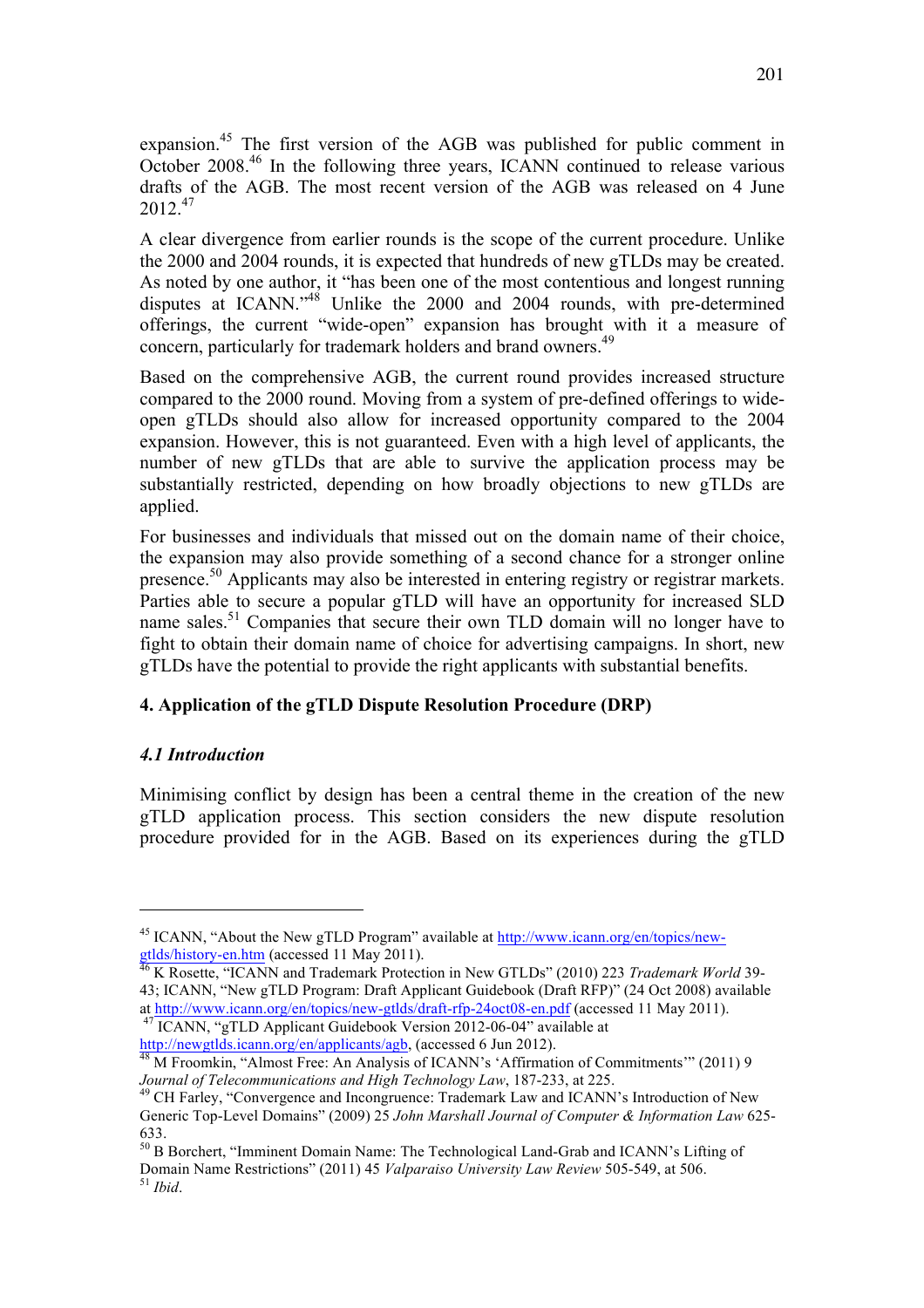expansions of  $2000^{52}$  and  $2004<sup>53</sup>$  ICANN gained insight into the legal, technical, and political conflicts inherent in creating new gTLDs. As a result, ICANN is arguably in a better position to implement an effective dispute resolution system in the current round. In the following section I provide an overview of the new gTLD application process, with a particular focus on the dispute resolution aspects provided for in Module 3. In evaluating the Module 3 systems, some comparison to the *ex post* approach taken by the Universal Dispute Resolution Policy ("UDRP") is valuable.<sup>54</sup> Discussion of some of the similarities (and differences) between the UDRP and the Module 3 dispute resolution system is included in this section.

#### *4.2 Overview of the New gTLD Procedure*

The new gTLD programme will allow applicants to apply for a gTLD during specified time periods or rounds. The first round of applications opened on 12 January 2012 and closed on 30 May 2012, receiving over 1900 applications.<sup>55</sup> Applicants seeking a gTLD had the option to apply with either a "standard" or a "community based" application.<sup>56</sup>

In order to obtain a new gTLD there are several hurdles that must be cleared. Many of the challenges are common to both gTLD application types. First, applications for new gTLDs must pass a rigorous administrative check. Applicants must also pay an \$185,000 application fee.<sup>57</sup> Applications that pass the administrative check will then be posted on the ICANN website for public comment.<sup>58</sup> The comment period allows members of the Internet community, without any specific interest, to raise concerns regarding new gTLDs. In addition to general comments, applications may receive an "Early Warning notice" from ICANN's Governmental Advisory Committee ("GAC").<sup>59</sup> ICANN will also consider factors like general business diligence and criminal history.60 Following the comment period and background screening, ICANN will conduct its Initial Evaluation ("IE") of  $gTLD$  applications.<sup>61</sup> In conducting the IE of new gTLDs, the reviewing body will consider a variety of issues surrounding the application including similarity to existing applications, DNS stability, and use of geographic names.

 $52$  Information including applications and guidebooks from the 2000 round available at http://www.icann.org/en/tlds/app-index.htm (accessed 11 May 2011).<br><sup>53</sup> Information including applications and guidebooks from the 2004 round available at

http://www.icann.org/en/tlds/stld-apps-19mar04/ (accessed 11 May 2011).<br><sup>54</sup> ICANN, "Uniform Domain-Name Dispute-Resolution Policy" available at

http://www.icann.org/en/help/dndr/udrp (accessed 11 May 2011). <sup>55</sup> A Atallah, "New gTLD Update (30 May 2012)" *ICANN*, available at

http://newgtlds.icann.org/en/announcements-and-media/announcement-3-30may12-en (accessed 31 May 2012). Further rounds have not yet been scheduled.<br><sup>56</sup> AGB, at 1.2.3.1.

<sup>&</sup>lt;sup>57</sup> AGB, at 1.5.1. See AGB at 1.5.2 (providing additional fees for community application).<br><sup>58</sup> AGB, at 1.1.2.3.<br><sup>59</sup> AGB, at 1.1.2.4. The warning provides the applicant with notice that their application is seen as "sensitive or problematic by one or more governments."

 $^{60}$  AGB, at 2.1.1.<br><sup>61</sup> AGB, at 2.2.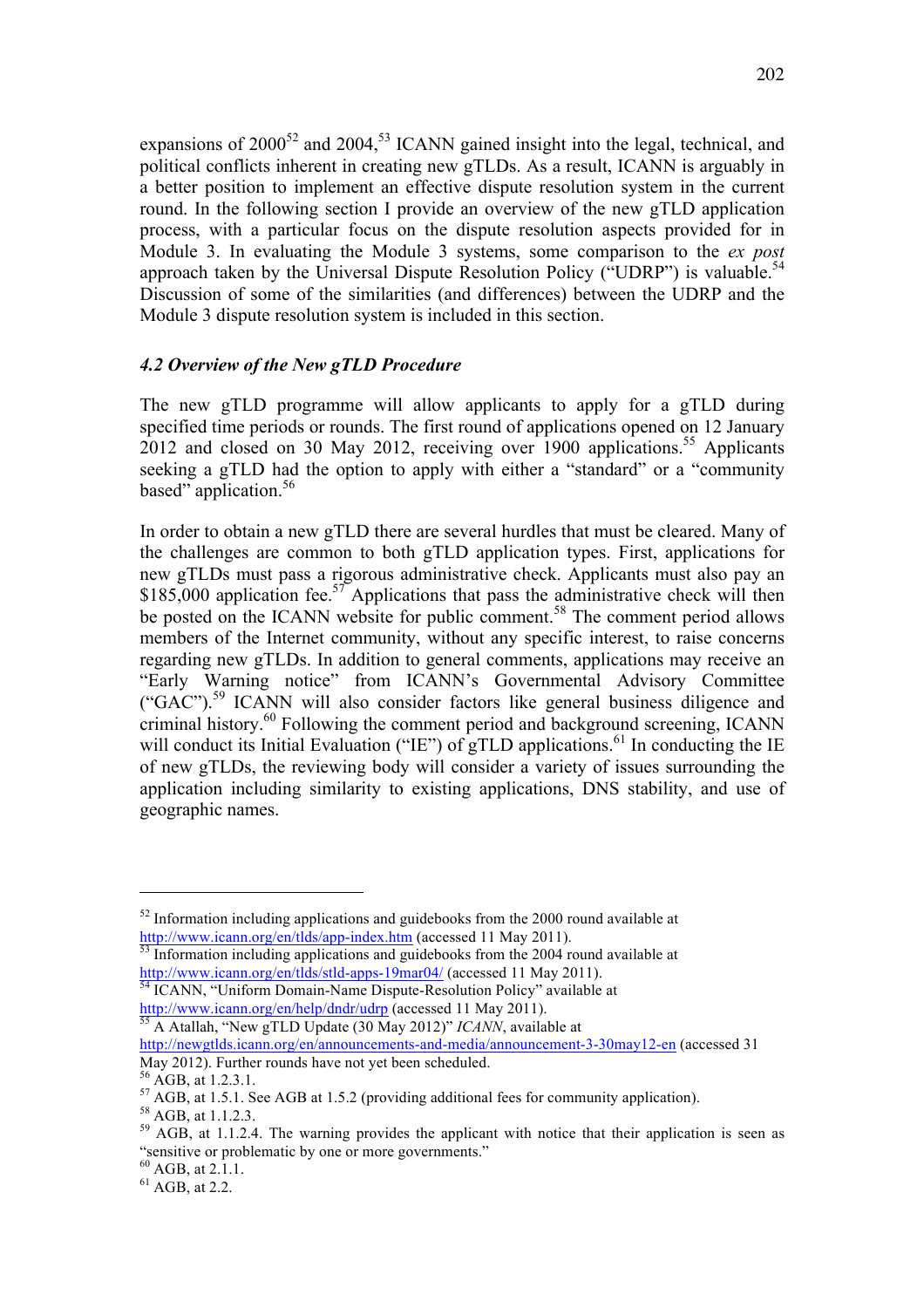After the results of the IE are announced, parties have approximately seven months to make formal objections.<sup>62</sup> In addition to paying required fees, there are two basic procedural requirements for making a formal objection.<sup>63</sup> First, the objection must be timely. Second, the objecting party must have standing.<sup>64</sup> The standing requirements perform three functions which are determining general eligibility to make an objection, the objections available to a party, and the dispute resolution service provider that will consider the objection.<sup>65</sup> The four grounds for an objection include: String Confusion, Legal Rights, Limited Public Interest, and a Community Objection.<sup>66</sup> In addition to objections based on specific rights, ICANN has added a "GAC Advice on New gTLDs" procedure to Module 3. The GAC objection provides GAC members the opportunity to make a formal (or equivalent) objection, even though they would not meet general standing requirements set out in Module  $3.67$  In addition to the objections generated by private parties or organisations, ICANN will select an Independent Objector ("IO") to make objections based on "the best interests of the public who use the global Internet."68

During objection proceedings, the objecting party bears the burden of proof.<sup>69</sup> Claims available to a third-party are dependent on the legal rights of the objecting party. If a third-party has a sufficient basis for an objection on more than one ground, they may include a combination of objections, or even make multiple objections arising from the same circumstances. However, the objections must be made to the appropriate provider. Although the policy has been developed by ICANN, private dispute resolution service providers ("DRSPs") will carry out proceedings based on formal complaints. $70$ 

If an objection is successful, the new gTLD will be ineligible for further review and will not be issued.<sup>71</sup> For the party applying for a new gTLD, this determination is dispositive. There is no appeal at this step of the process. The party seeking a new gTLD may apply again in future rounds. For the party making the objection, the dispute resolution is only one of several available measures to protect their rights. If the objector does not succeed with their opposition to a new gTLD at the application stage, affected parties will still have UDRP and other Rights Protection Measures ("RPMs") available.<sup>72</sup> However, after the gTLD is issued, absent abuse of the gTLD,

 $62$  AGB, at 1.1.2.6. See also ICANN, "Fact Sheet" (2011) available at

http://archive.icann.org/en/topics/new-gtlds/objection-dispute-resolution-fact-sheet-14dec11-en.pdf<br>(accessed 4 Jun 2012).<br><sup>63</sup> AGB, at 1.5.2.

<sup>&</sup>lt;sup>64</sup> Dispute Resolution Procedures (hereinafter "DRP"), at Art. 1(d).<br><sup>65</sup> AGB, at 3.0-3.1. See also AGB, at. 3.2.1, 3.2.2.<br><sup>67</sup> AGB, at 3.2.1.<br><sup>67</sup> AGB, at 3.2.2.<br><sup>67</sup> AGB, at 3.2.5. The IO is limited to filing objection Community.<br><sup>69</sup> AGB, at 3.5.

 $^{70}$  AGB, at 3.2.3.<br><sup>70</sup> AGB, at 3.2.3.<br><sup>71</sup> In the case of a string contention objection, the result may also include string contention proceedings. See AGB, at 4.1.<br><sup>72</sup> AGB, at 5.4.1.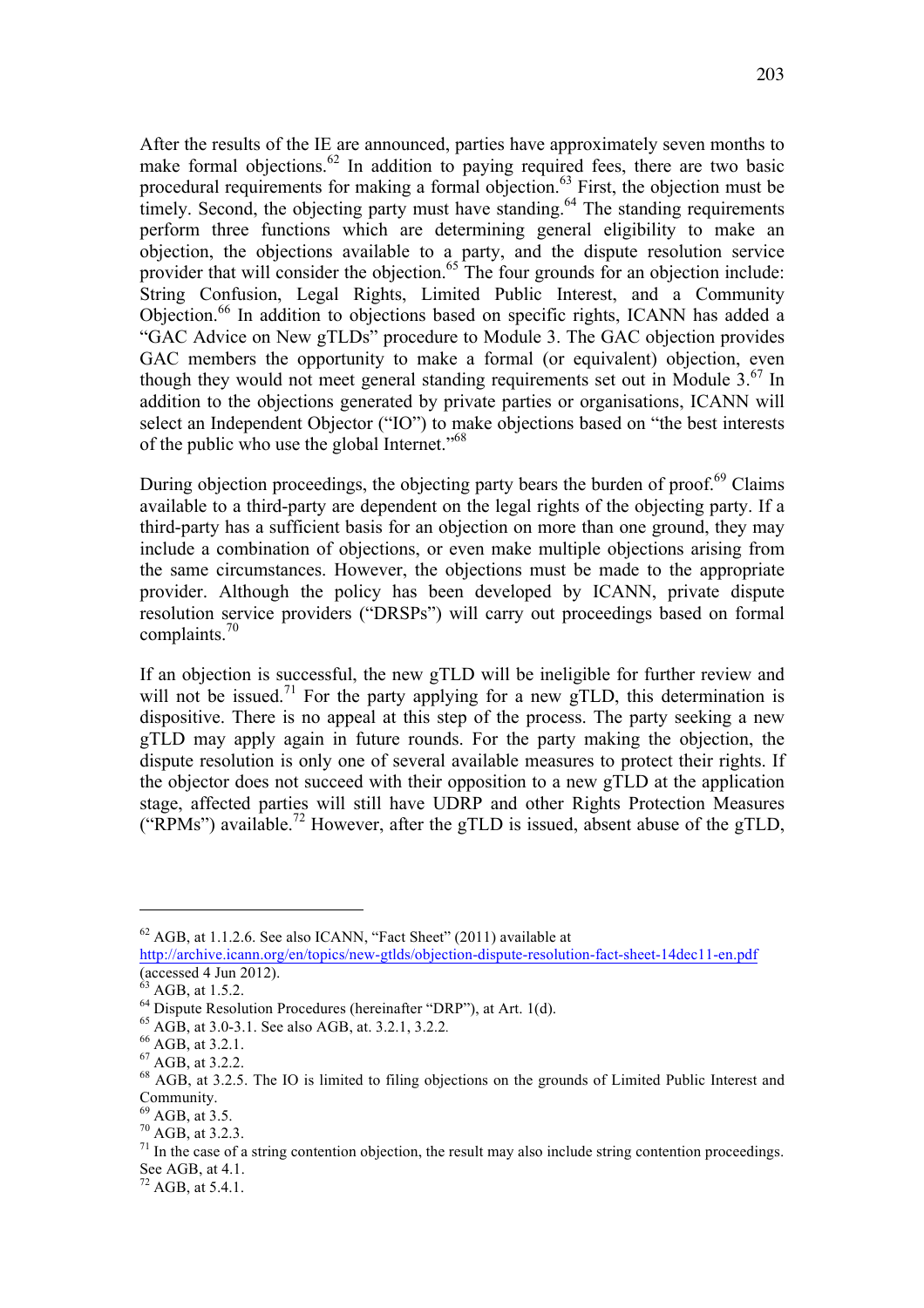there is no clear avenue for the objecting party to stop or "block" the new gTLD from proceeding.<sup>73</sup>

#### *4.3 UDRP and the New gTLD Dispute Resolution Procedure*

In 1999, ICANN drafted the UDRP as a means of combating cybersquatting and quickly resolving disputes over domain names.<sup>74</sup> Although the UDRP and the new gTLD dispute resolution process have procedural and substantive differences, the UDRP provides a useful comparison when evaluating aspects of the new gTLD system. The UDRP has been widely used to adjudicate domain name disputes and uses standards that are similar to those in the new gTLD programme.<sup>75</sup> All new gTLD applications are subject to the objection-based dispute resolution procedure in Module 3 of the AGB.<sup>76</sup> ICANN's authority to require both the UDRP and the new gTLD dispute resolution procedure is derived from its monopoly over the DNS.<sup>77</sup> ICANN's "jurisdiction" over UDRP domain name determinations and new gTLD resolutions is essentially contractual.<sup>78</sup>

Both systems provide a form of online arbitration among other common factors.79 For example, both procedures are drafted in a concise manner and provide a specific and limited remedy.<sup>80</sup> Under the UDRP, the remedy is limited to cancellation or transfer of the domain name.<sup>81</sup> Pursuant to the new  $\tilde{g}TLD$  procedure, the remedy is limited to blocking a new  $gTLD$ <sup>82</sup> Additionally, both systems have a simple substantive structure. As designed, the new gTLD system, like the UDRP, is intended to allow access to unsophisticated parties or those without legal representation.<sup>83</sup> Both systems use private dispute resolution service providers instead of court systems. Both processes are relatively condensed and provide the parties with rather short

<sup>&</sup>lt;sup>73</sup> See AGB, at Module 5 (providing additional rights protection measures).<br><sup>74</sup> J Hörnle, *Cross-border Internet Dispute Resolution* (Cambridge: CUP, 2009), at 187.<br><sup>75</sup> ICANN, "GNSO Final Issue Report: the Current Stat http://gnso.icann.org/issues/udrp/udrp-final-issue-report-03oct11-en.pdf (accessed 5 Jun 2012).<br>
<sup>76</sup> AGB, at 3.2.1.<br>
<sup>77</sup> T Bettinger et al (eds), *Domain Name Law and Practice: An International Handbook* (Oxford:

Oxford University Press, 2005), at 947.<br><sup>78</sup> T Shahan, "The World Summit on the Information Society & the Future of Internet Governance"

<sup>(2006) 10</sup> *Computer Law Review & Technology Journal* 325-355, at 334-35. <sup>79</sup> G Kaufmann-Kohler and T Schultz, *Online Dispute Resolution: Challenges for Contemporary* 

*Justice* (Kluwer Law International 2004), at 6 (discussing the extensive use of the process and the low number of UDRP appeals). But see K Komaitis, *The Current State of Domain Name Regulation: Domain Names As Second Class Citizens In A Mark-Dominated World*, (Abingdon: Routledge, 2010), at 89-91 (arguing that referring to the UDRP as arbitration proceedings is a "common mistake" as "the UDRP is confusingly similar to arbitration as it resembles its nature, but neither serves justice nor facilitates the parties' needs").

<sup>&</sup>lt;sup>80</sup> ICANN, "UDRP Procedure" available at http://www.icann.org/en/dndr/udrp/policy.htm (accessed 23 Mar 2011).<br><sup>81</sup> *Ibid*, at point 3 ("Cancellations, Transfers, and Changes.").

<sup>&</sup>lt;sup>82</sup> *Ibid*, at 4(i) ("The remedies available to a complainant pursuant to any proceeding before an

Administrative Panel shall be limited to requiring the cancellation of your domain name or the transfer of your domain name registration to the complainant.").<br><sup>83</sup> R Owens, "Domain-Name Resolution after Sallen v. Corinthians Licenciamentos & Barcelona.com,

Inc. v. Excelentisimo Ayuntameiento de Barcelona" (2003) 18 *Berkeley Technology Law Journal* 257- 274, at 265.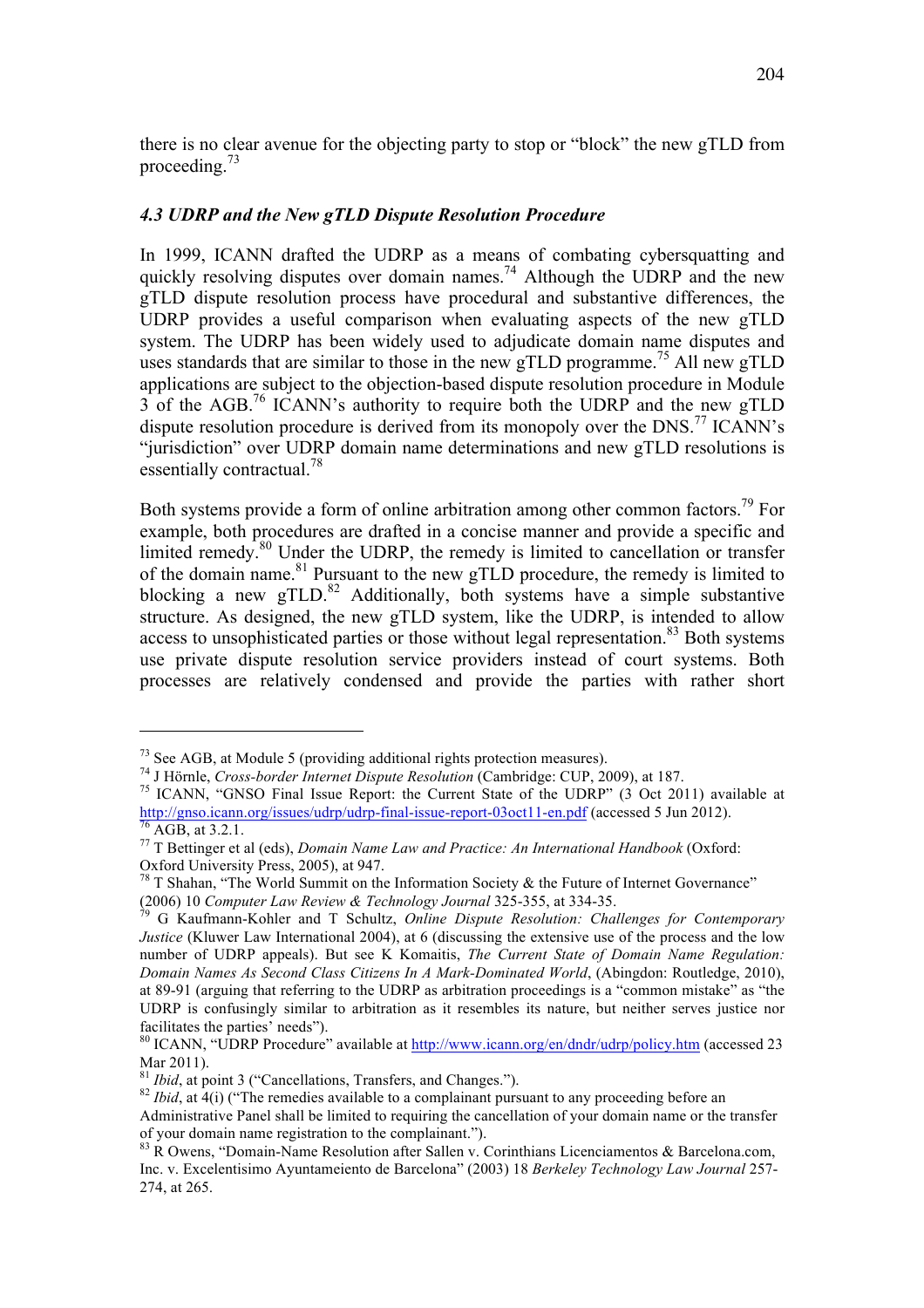timeframes to respond to complaints. In the case of the Module 3 policy, the respondent's time frame is thirty days, while the UDRP only provides the respondent with twenty days to answer.<sup>84</sup>

The UDRP policy also significantly differs from the Module 3 policy provided for in the AGB. One such difference is the time the objections are made available. Unlike the UDRP, the new gTLD proceedings in Module 3 take place prior to the domain name being issued. At the point the Module 3 proceedings may be utilised, the applicant has not been granted use of, or any rights to a new gTLD. The UDRP policy considers complaints under a different distribution system. Unlike the Module 3 process, the UDRP does not consider domain names that are subject to a pre-approval. Stated differently, the second-level domain name being challenged pursuant to the UDRP has already been issued, on a first-come-first-served-basis.<sup>85</sup>

The cost of obtaining a new gTLD is significantly higher than that of a SLD name under an existing  $gTLD$ .<sup>86</sup> As a group, those able to afford a new  $gTLD$  are likely to have greater financial and legal resources available. Under the UDRP, if a party does not agree with the decision rendered by a dispute resolution provider, they have the option of pursuing the matter in court on a *de novo* basis.<sup>87</sup> The Module 3 process does not allow for *de novo* review. In that regard, the decision from the DRSP is final.

The Module 3 gTLD process and the UDRP are not mutually exclusive or separate processes in the life of a new gTLD. In the case of new gTLDs, the UDRP will also be applicable. However, by allowing objections early in the process, ICANN has provided interested parties with the means to protect intellectual property interests prior to infringement. Although drawing on some of the properties of the UDRP, the Module 3 process remains distinct. In the following sections I consider the individual objections themselves as provided for in the new gTLD process. Where appropriate, comparisons to and analysis of the UDRP takes place.

# **5. Objection Based on Confusion between Potential gTLD "String" and an Existing or Applied-for gTLD**

Of the four objections provided for in the Module 3 procedure, there are two that are particularly relevant for trademark holders.<sup>88</sup> The first of these is the "string confusion" objection." The objection will allow certain right holders to contest an applied for

<sup>&</sup>lt;sup>84</sup> See Attachment to Module 3 Article 11(b) and UDRP Rule  $5(a)$  available at http://www.icann.org/en/help/dndr/udrp/rules (accessed 25 May 2012).<br>
<sup>85</sup> See S Reed, "Sensible Agnosticism: An Updated Approach to Domain-Name Trademark

Infringement" (2011) 61 *Duke Law Journal* 212-250, at 222-25 (discussing the ease of the registration process on a first-come-first-served basis).<br><sup>86</sup> For example the new gTLD application fee is \$185,000, plus an annual ICANN fee \$25,000. AGB at

<sup>1.5.1.</sup> Other costs including registry back end and consulting fees will vary widely depending on the applicant and use of the gTLD. New gTLD Site, "New gTLD Cost" (8 Aug 2011) available at http://www.newgtldsite.com/new-gtld-Cost/ (accessed 21 May 2012). 87 D Sorkin, "Judicial Review of ICANN Domain Name Dispute Decisions" (2001) 18 *Santa Clara* 

*Computer and High Technology Law Journal* 35-55, at 46. See also *Barcelona.com, Incorporated v* 

*Excelentisimo Ayuntamiento De Barcelona*, (2003) 330 F.3d 617 (US 4th Circumsetter 38 D Prahl and E Null, "The New Generic Top-Level Domain Program: a New Era of Risk for Trademark Owners and the Internet" (2011) 101 *Trademark Reporter* 1757-1800, at 1772.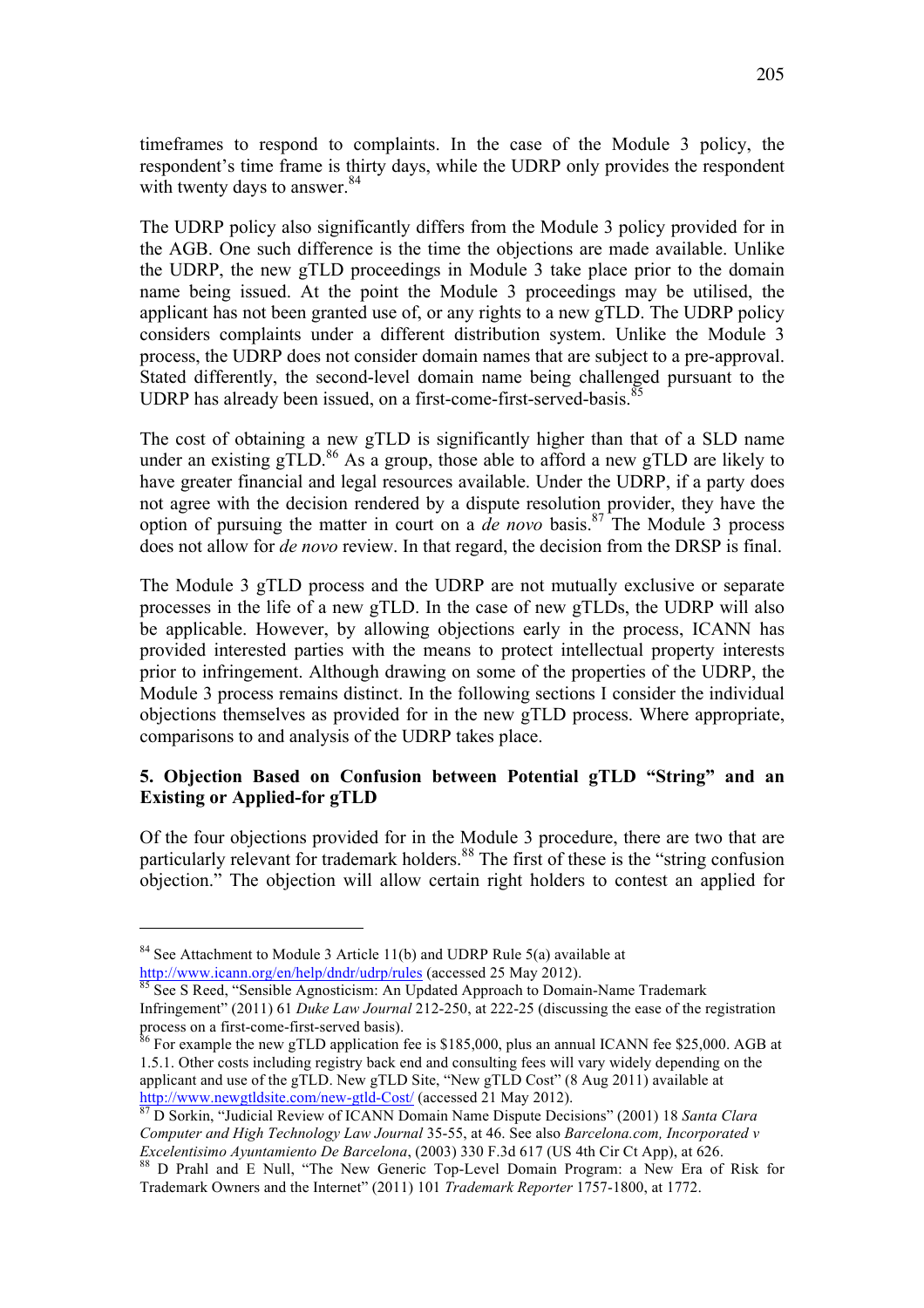gTLD string. In this section I consider the role of the objection, the legal standard used, and the impact it may have on the overall availability of new gTLDs.

During the initial background screening, ICANN will check gTLD applications for string similarity.<sup>89</sup> The string similarity review will use an algorithm that is designed to help ICANN flag applications for removal that fail to meet minimum gTLD requirements.<sup>90</sup> For example, gTLDs that compromise DNS stability or use geographic names without proper authorisation will not move forward for further consideration.<sup>91</sup> Although the review may limit obvious problematic applications, background screening will not weed out all confusing potential gTLDs. For example, clever spellings or code words may escape the string similarity review. In anticipation of this shortcoming, ICANN has developed a system for interested parties to object to confusing applications based on their similarity to existing or applied for  $gTLDs$ .<sup>92</sup>

Standing to object to gTLDs that are confusingly similar is limited to current gTLD operators and applicants applying for a gTLD in the same round of applications.<sup>93</sup> A string confusion objection may be based on confusion between an applied-for gTLD and a currently operating  $gTLD$ <sup>94</sup> If an existing  $gTLD$  operator is successful with their objection, the application will be rejected.<sup>95</sup> If, on the other hand, the complainant is another gTLD applicant, the application will be placed in a "contention set" and will be subject to procedures covered in Module 4 of the AGB.<sup>96</sup> If a new gTLD enters a contention set, the four possible outcomes are: (1) the withdrawal of the application, (2) contenders conduct private dispute resolution including mediation, (3) a determination based on community priority is made, or (4) an auction provides the name to the highest bidder.  $97$ 

Both the procedural and substantive rules governing string confusion objections can be found in Module 3 of the AGB. In an attachment to Module 3, the AGB provides the procedure to be applied by dispute resolution service providers ("DRSPs").<sup>98</sup> In the case of a string confusion objection, the International Centre for Dispute Resolution will adjudicate complaints.<sup>99</sup> Pursuant to Module 3 of the AGB, the grounds for a string confusion objection are where "[t]he applied-for gTLD string is confusingly similar to an existing gTLD or to another applied for gTLD string in the same round of applications."<sup>100</sup> The standard for prevailing on a string confusion

<sup>89</sup> AGB, at 3.4. See also Attachment to Module 3 new gTLD DRP (hereinafter "new gTLD DRP")  $Art.2(e)(i)$ .

<sup>&</sup>lt;sup>90</sup> See ICANN, "String Similarity Assessment Tool" available at  $\frac{http://icann.sword-  
group.com/algorithm/$  (accessed Sept 2011).

<sup>&</sup>lt;sup>91</sup> AGB, at 2.2.1.4-2.2.1.4.1.<br>
<sup>92</sup> AGB, at 3.2.2.1.<br>
<sup>93</sup> *Ibid.*<br>
<sup>94</sup> AGB, at 3.2.1.<br>
<sup>95</sup> AGB, at 3.2.1.<br>
<sup>95</sup> AGB, at 3.2.1.<br>
<sup>96</sup> AGB, at 3.2.3.<br>
<sup>98</sup> AGB, at annew gTLD DRP, P1-P11.<br>
<sup>99</sup> AGB, at 3.2.3.<br>
<sup>100</sup> AG Domains Final Report" (8 Aug 2007) available at http://gnso.icann.org/issues/new-gtlds/pdp-dec05-frparta-08aug07.htm (accessed 25 May 2012), at Recommendation 3.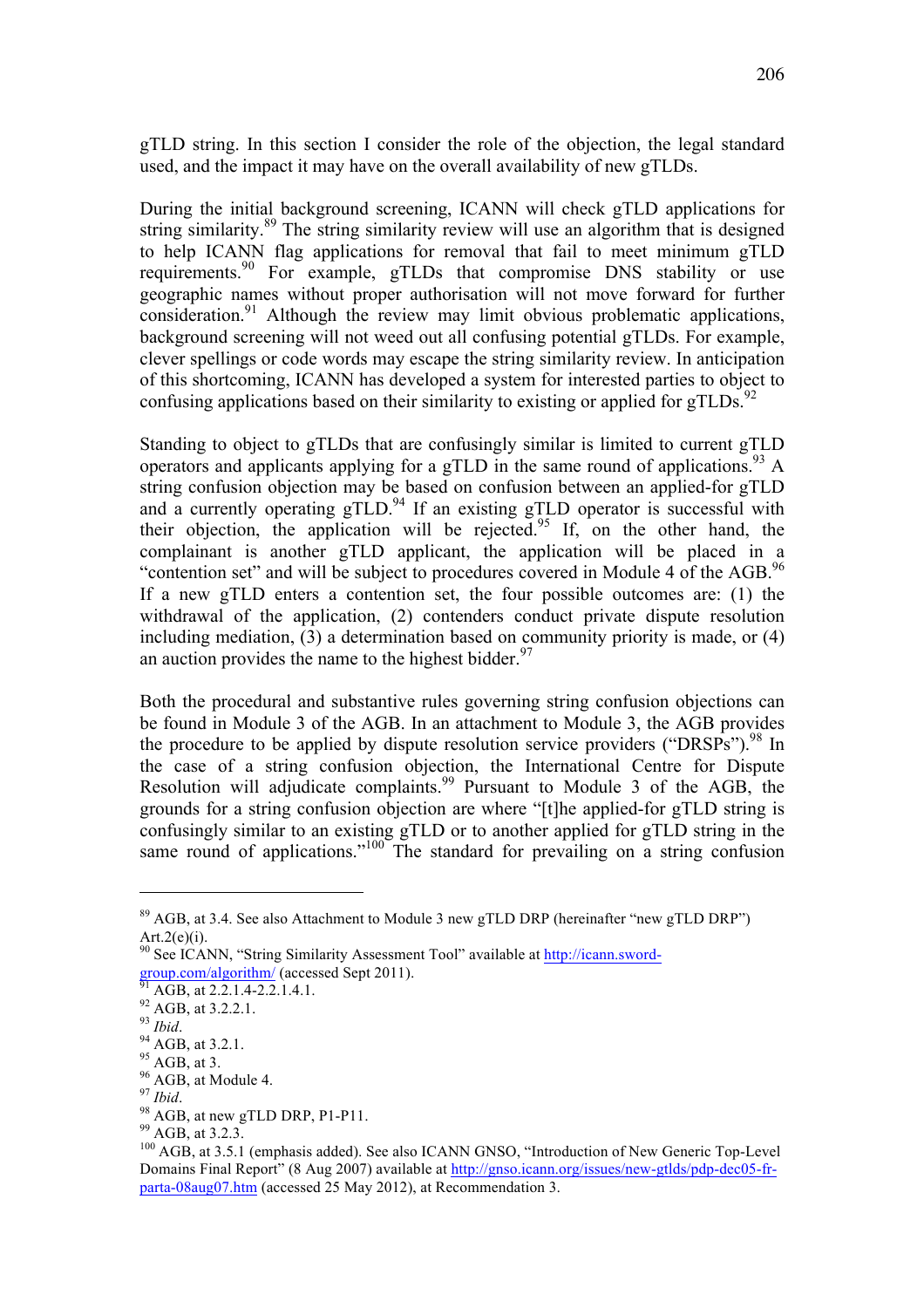objection is where "a string so nearly resembles another that it is *likely* to deceive or *cause confusion*."<sup>101</sup> The AGB further requires that it is "*probable*, not merely *possible* that confusion will arise in the mind of the average, reasonable Internet  $\frac{1}{1}$ user $\frac{102}{1}$ 

Mere association with another string will not be sufficient to support a finding of string confusion by a dispute resolution service provider.<sup>103</sup> This is for two main reasons. First, the AGB requires that in addition to being "confusingly similar," the confusion must be "likely."<sup>104</sup> Second, the AGB provides an objective measure, "the reasonable Internet user," to determine whether the likelihood of confusion is great enough that it is "probable" rather than simply "possible" that confusion will take place.<sup>105</sup> Likely confusion, in the eyes of "the reasonable Internet user" to an existing or applied for gTLD is sufficient for the objecting party to prevail.

The "confusingly similar" standard is widely applied in trademark law and domain name disputes. The US Anti-cybersquatting Consumer Protection Act creates a cause of action for "bad faith" registrations that are "confusingly similar" to a trademark.<sup>106</sup> The UDRP uses a similar standard and allows transfer of a domain name that is "identical or *confusingly similar* to a trademark or service mark…."<sup>107</sup> However, for a complainant to prevail under the UDRP; the objector must also show the registrant has no legitimate interest in the domain name and that the name is registered in "bad faith."<sup>108</sup> The adoption of a simplified "confusion test" for evaluating domain names, particularly in the UDRP, has not been without criticism. As stated by one author:

This rule [the confusion test] is 'borrowed' and is in conformity with the language used in traditional trade mark law statutes; however, the way it is interpreted and applied departs significantly from the way it is used by courts and tribunals. A combination of lack of direction on behalf of ICANN—as the administrator of the Policy—and of the World Intellectual Property Organization (WIPO)—as the mastermind behind its inception and an accredited dispute resolution provider— have twisted the 'confusion test' to its core  $109$ 

Whether adoption of a similar test for evaluating new gTLD applications, and application of the test by the DRSP will result in similar inconsistencies or problems

<sup>&</sup>lt;sup>101</sup> AGB, at 3.5.1 (emphasis added).<br><sup>102</sup> *Ibid* (emphasis added).<br><sup>103</sup> AGB, at 3.5.1. See also AGB at. 2.2.1.1.2. See Schierman (2010), at 25.<br><sup>104</sup> AGB, at 3.5.<br><sup>104</sup> AGB, at 3.5.<br><sup>106</sup> 15 U.S.C. § 1125 (d)(1)(c)(200

<sup>&</sup>lt;sup>107</sup> UDRP Art.  $4(a)(i)$ . During UDRP proceedings it is considered whether: "(i) your domain name is identical or confusingly similar to a trademark or service mark in which the complainant has rights; and (ii) you have no rights or legitimate interests in respect of the domain name; and (iii) your domain name has been registered and is being used in bad faith." ICANN, "Uniform Dispute Resolution Policy" (24 Oct 1999) available at http://www.icann.org/en/dndr/udrp/policy.htm (accessed 20 Sept 2011).<br> $^{108}$  *Ibid*: UDRP, at 4(a)(iii). See also UDRP at, 4(b)(i-iv).

<sup>&</sup>lt;sup>109</sup> K Komaitis, "Trademark Law's Increment through the Uniform Domain Name Dispute Resolution Policy" (2011) 6 *Oxford Intellectual Property Law and Practice*, 553-567, at 560.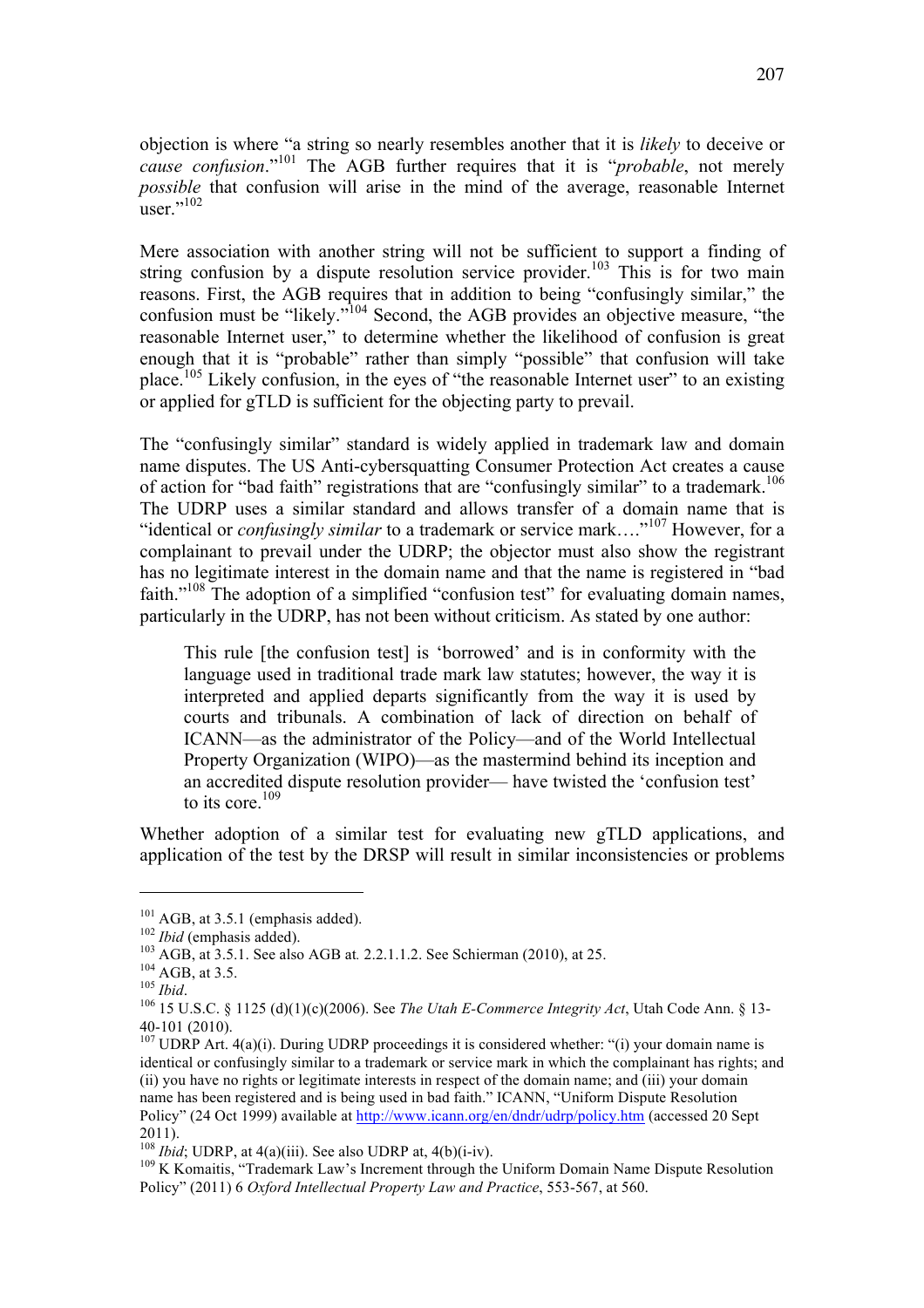is an important point for consideration.<sup>110</sup> This is particularly so if the standard is taken out of context or applied in an oversimplified manner.<sup>111</sup> In the US, infringement of a trademark is based on "whether trademark is such 'as to be likely, when used on or in connection with the goods of such other person, to cause confusion, or to cause mistake, or to deceive.<sup>""112</sup> Thus, the "likelihood of confusion" standard also considers how a mark is used, not just its similarity to other marks, before finding a basis for infringement.<sup>113</sup> Some UDRP providers, following the US approach, have applied a similar test when determining whether a domain name is *confusingly similar* pursuant to UDRP Art.  $4(a)(i)$ .<sup>114</sup> In the current AGB, the legal standards are combined. The AGB standard blends the "likelihood of confusion" standard with the "confusingly similar" standard.<sup>115</sup> It is unclear whether the blending of the legal standards will have any effect on the procedural or substantive rights of the parties seeking dispute resolution.

The "confusingly similar" standard and the "likely to deceive or cause confusion" set forth in the AGB are not the same legal standard.<sup>116</sup> Lack of clarity regarding the standard to be applied could be a potential barrier to releasing new  $gTLDs$ <sup>117</sup> Under a broad reading of "confusingly similar" it will be difficult for new gTLDs to overcome objections, even if the services or products they offer are different from those offered by the objecting TLD operator.<sup>118</sup> However, requiring that the confusion is likely should allow a greater widow for obtaining new gTLDs.

The AGB provides some additional guidance for dispute resolution providers in determining names that are "likely to deceive or cause confusion." By including an objective "average, reasonable Internet user" standard for determining "probable confusion," ICANN has provided an avenue for DRSPs to avoid removing

<sup>&</sup>lt;sup>110</sup> *Ibid* (discussing the lengthy evaluation taken under US law for a finding of infringement based on confusion—an evaluation that considers the following factors: "(i) the similarity or dissimilarity of the marks in their entireties as to appearance, sound, connotation and commercial impression; (ii) the similarity or dissimilarity and nature of the goods described in an application or registration or in connection with which a prior mark is in use; (iii) the similarity or dissimilarity of established, likelyto-continue trade-channels; (iv) the conditions under which and buyers under whom sales are made; (v) the fame of the prior mark; (vi) the number and nature of similar marks in use on similar products; (vii) the nature and extent of any actual confusion; (viii) the length of time during and the conditions under which there has been concurrent use without evidence of actual confusion; (ix) the variety of goods on which a mark is or is not used;  $(x)$  the market interface between the applicant and the owner of the prior mark; (xi) the extent to which the applicant has a right to exclude others from use of its mark on its goods; (xii) the extent of potential confusion; and (xiii) any other established fact probative of the effect of use").<br><sup>111</sup> *Ibid*. <sup>112</sup> CH Farley, "Convergence and Incongruence: Trademark Law and ICANN's Introduction of New

Generic Top-Level Domains" (2009) 25 *John Marshall Journal of Computer & Information Law* 625-

<sup>633,</sup> at 627.<br><sup>113</sup> *Ibid*, 629.<br><sup>114</sup> See *Interpace Corp v Lapp, Inc* (1983) 721 F.2d 460, 463 (US 3rd Cir. Ct. App.). See also<br>*Northland Ins. Companies v. Blavlock*. (2000) 115 F. Supp. 2d 1108 (US D Ct Minn).

<sup>&</sup>lt;sup>115</sup> CH Farley, "Convergence and Incongruence: Trademark Law and ICANN's Introduction of New Generic Top-Level Domains" (2009) 25 *John Marshall Journal of Computer & Information Law* 625- 633, at 627. <sup>116</sup> *Ibid*. 117 *Ibid*, 628. <sup>118</sup> *Ibid*.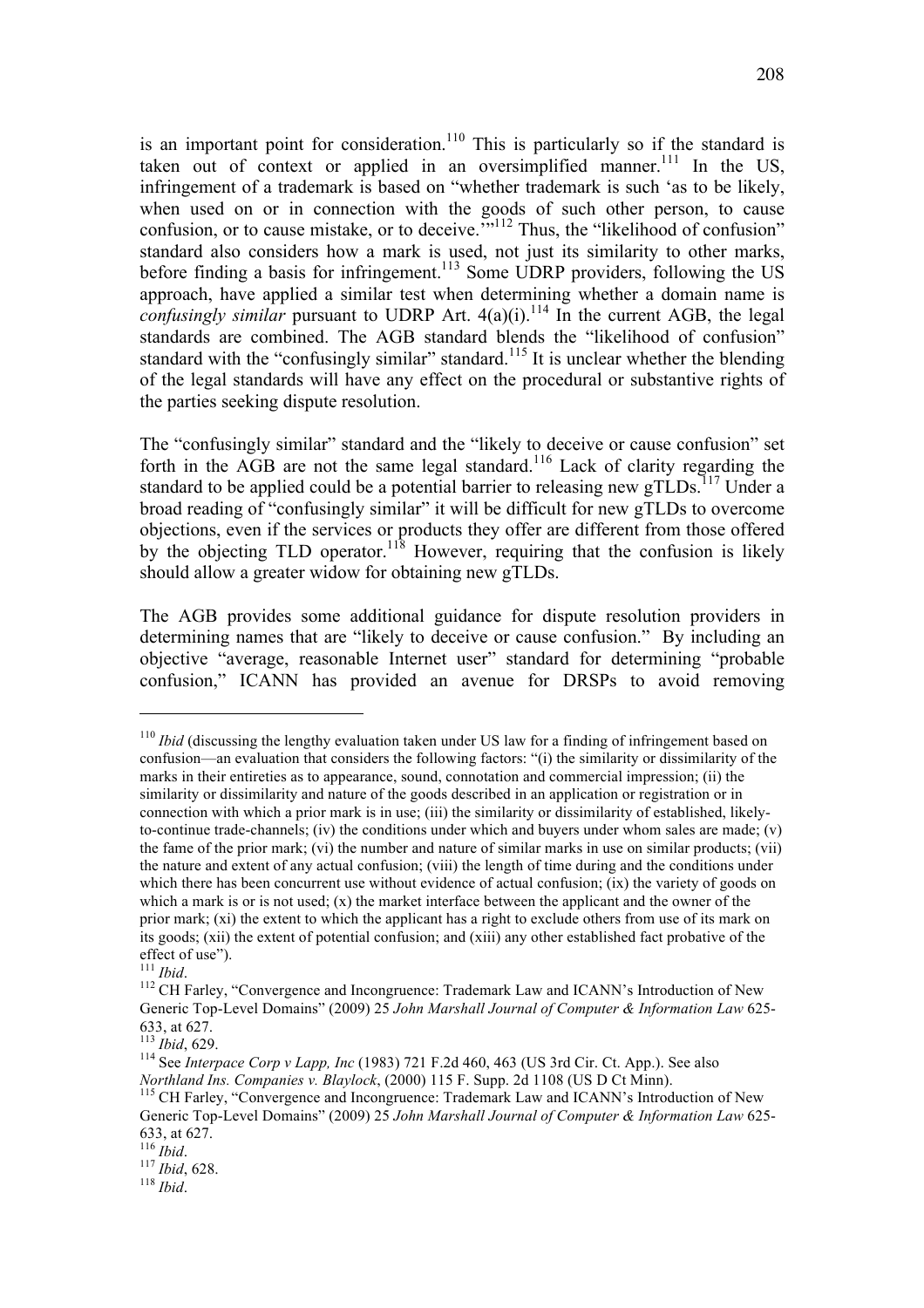applications based solely on their similarity with existing gTLDs.<sup>119</sup> What an "average, reasonable Internet user" is, on an objective basis, is not abundantly clear. The Internet is accessible the world over, extremely international, and its users vary considerably. Effectively creating and applying a standard that objectively defines the "average, reasonable Internet user" is therefore challenging. Like other objective "reasonable person" standards, it may be difficult to assign characteristics that adequately define what is "reasonable" or expected of an Internet user.

It has been noted that during UDRP proceedings, a "significant minority of panels assume that the meaning of the phrase 'confusingly similar' is identical with the traditional, 'likelihood of confusion' analysis in trademark law."<sup>120</sup> Although the confusingly similar standard applied in the UDRP considers misuse of trademarks and the present objection evaluates confusion between applied for and existing gTLDs, the experience of new gTLDs could very well be similar. That is to say, even if the underlying basis of objection diverges, the experience of the UDRP may be a strong predictor of the experience with new gTLDs. Like the UDRP, the AGB has also borrowed legal concepts and terms commonly found in trademark law. Even with the blending of legal standards in application of the UDRP, based on the limited studies available, parties have not regularly sought a *de novo* review in a court following the decision of a dispute resolution provider.<sup>121</sup> Notwithstanding the UDRP confusion test, SLDs have still been obtainable. It is therefore unlikely that the blending of legal standards in the AGB will stem the flow of available words or phrases suitable for new gTLDs.

If an existing gTLD operator is successful with their objection, the application for the confusingly similar gTLD will be denied. However, if the party objecting is another applicant for a new gTLD, both applications will "be placed in a contention set," and will be subject to the contention set resolution procedure.<sup>122</sup> The situation where a party has the potential to make overlapping objections, based on their legal rights, could also occur.<sup>123</sup> In the context of trademarks, the legal rights objection considered in the next section may provide for an additional objection.

# **6. Legal rights objection**

# *6.1 Introduction*

Like previous rounds of gTLD expansion, not all groups with an interest in the Internet have welcomed the proposition of expanded offerings.<sup>124</sup> Advocates from the business community, trademark holders, and governments via the Governmental Advisory Committee ("GAC") have voiced concerns regarding the potential negative

<sup>&</sup>lt;sup>119</sup> AGB, at 3.5.1.<br><sup>120</sup> T Bettinger et al (eds), *Domain Name Law and Practice: An International Handbook* (Oxford:

Oxford University Press, 2005), at 1030.<br><sup>121</sup> D Sorkin, "Judicial Review of ICANN Domain Name Dispute Decisions" (2001) 18 *Santa Clara Computer and High Technology Law Journal* 35-55.

<sup>&</sup>lt;sup>122</sup> AGB, at 3.2.2.1. See also AGB, at Module 4.<br><sup>123</sup> See AGB, at 3.5.2. <sup>124</sup> M Palage, "ICANN's 'Go/No-Go' Decision Concerning New gTLDs" (2009) 16.3 *Progress & Freedom Foundation Progress on Point* (2009), at 1.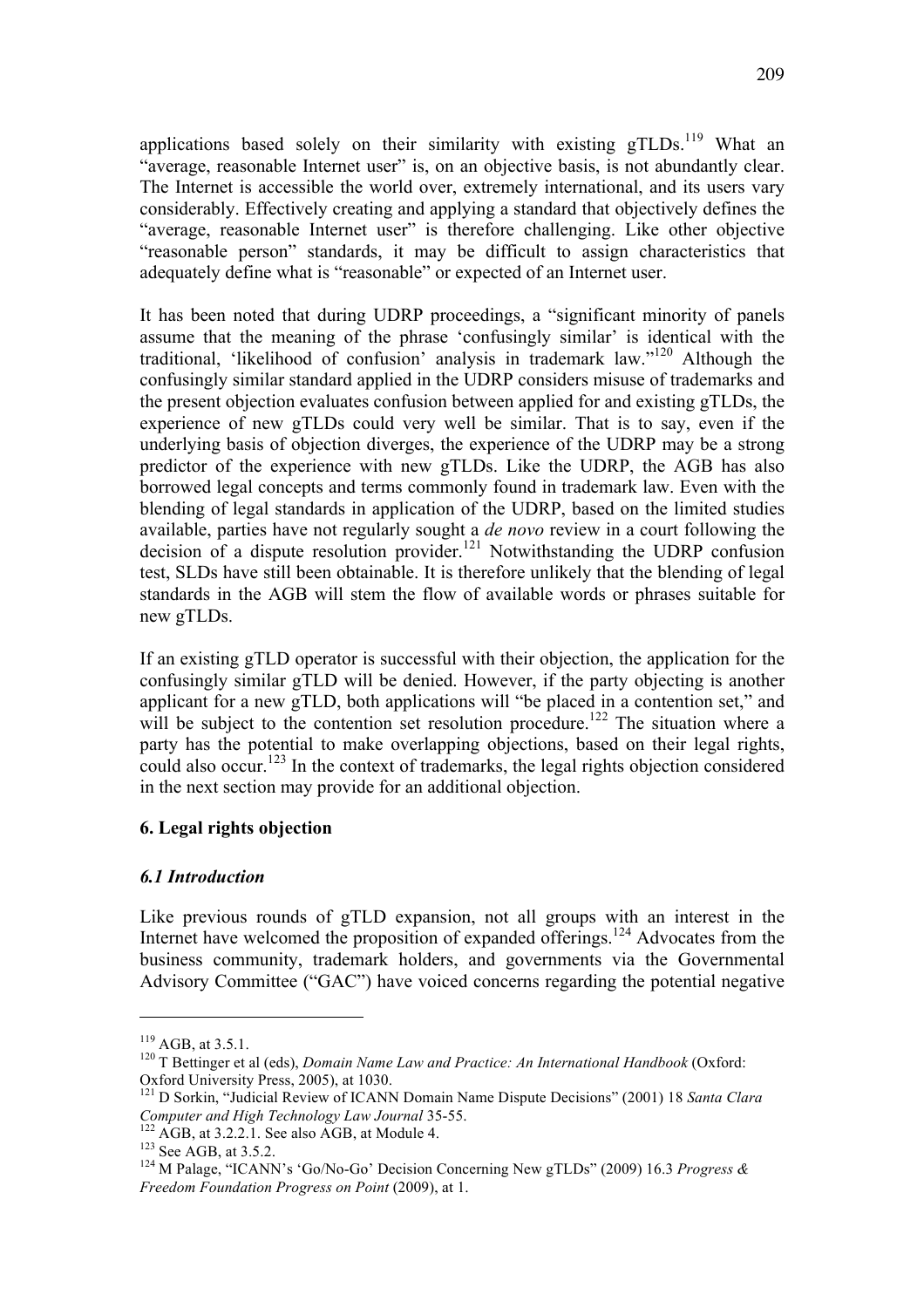impact of new  $gTLDs$ <sup>125</sup> Many trademark holders assume that the expansion of domain name offerings will equal a greater number of infringements.<sup>126</sup> After expending a great deal of resources to secure their domain names and online identities, trademark and brand owners are concerned that new gTLDs will bring with them new expenses including those involved tackling increased levels of cybersquatting. $127$ 

In the following section I consider the legal rights objection, which has been designed to protect legal rights prior to the issuance of a new gTLD. The boundaries of what should be considered a legal right are not entirely clear. Much of the discussion has been focused on traditionally protected groups, like trademark holders. However, Module 3 also will also consider objections for an "[intergovernmental organisation] name or acronym."<sup>128</sup>

# *6.2 Input on Protecting Trademarks*

Protecting the legal rights of trademark holders was a clear goal in creating a system for gTLD expansion. However, the policy objectives of trademark owners had to be considered in the context of other competing policy interests. Groups representing trademark holders were active in aspects of planning the dispute resolution procedures and Rights Protection Measures ("RPMs").<sup>129</sup> The Implementation Recommendation Team ("IRT"), a group largely representing trademark interests, provided significant input and helped to design systems for protecting trademark holders on both a preand post-launch basis.<sup>130</sup> In addition to the information provided by the IRT, input from those not representing trademark interests was also considered. The Special Trademarks Issues Working Team ("STI") evaluated the report created by the IRT and accepted many of the IRTs recommendations, with some alterations.<sup>131</sup> Although

 $125$  The role of the GAC is to provide ICANN input from governments on issues of public policy and the potential impacts of ICANN's policies on national laws or international agreements. GAC, "Governmental Advisory Committee" available at

https://gacweb.icann.org/display/gacweb/Governmental+Advisory+Committee (accessed 24 May 2012). See GAC, "ICANN Board Notes on the GAC New gTLDs Scorecard" available at http://archive.icann.org/en/topics/new-gtlds/board-notes-gac-scorecard-04mar11-en.pdf (accessed 10 Mar 2011).

<sup>&</sup>lt;sup>126</sup> D Prahl and E Null, "The New Generic Top-Level Domain Program: a New Era of Risk for Trademark Owners and the Internet" (2011) 101 *Trademark Reporter* 1757-1800, at 1771 (stating that "[t]he new gTLD program will exacerbate infringement problems...").

<sup>127</sup> M Palage, "ICANN's Implementation Recommendation Team for New gTLDs: Safeguards Needed" (2009) Vol. 16 *Progress & Freedom Foundation Progress on Point Paper* No. 10., at 1. See also Y Zhao, *Dispute Resolution in Electronic Commerce*, (Leiden: Martinus Nijhoff,

<sup>2005),</sup> at 178.<br><sup>128</sup> AGB, at 3.52.

<sup>&</sup>lt;sup>129</sup> Implementation Recommendation Team ("IRT"), "Final Report" (2009) available at http://archive.icann.org/en/topics/new-gtlds/irt-final-report-trademark-protection-29may09-en.pdf (accessed 21 May 2011), 1-69, at 1 (stating "[t]he views of the IRT reflect the views of business and

trademark interests in general"). <sup>130</sup> *Ibid*. See also J Lipton and M Wong, "Trademarks and Freedom of Expression in ICANN's New GTLD Process" (2012) available at http://www.chicagoip.com/Lipton.pdf (accessed 27 May 2011), 1-

<sup>39,</sup> at 19. <sup>131</sup> Special Trademarks Issues Working Team ("STI"), "Final Report" (2009) available at http://www.icann.org/en/news/public-comment/sti-17dec09-en.htm (accessed 21 May 2011), 1-47.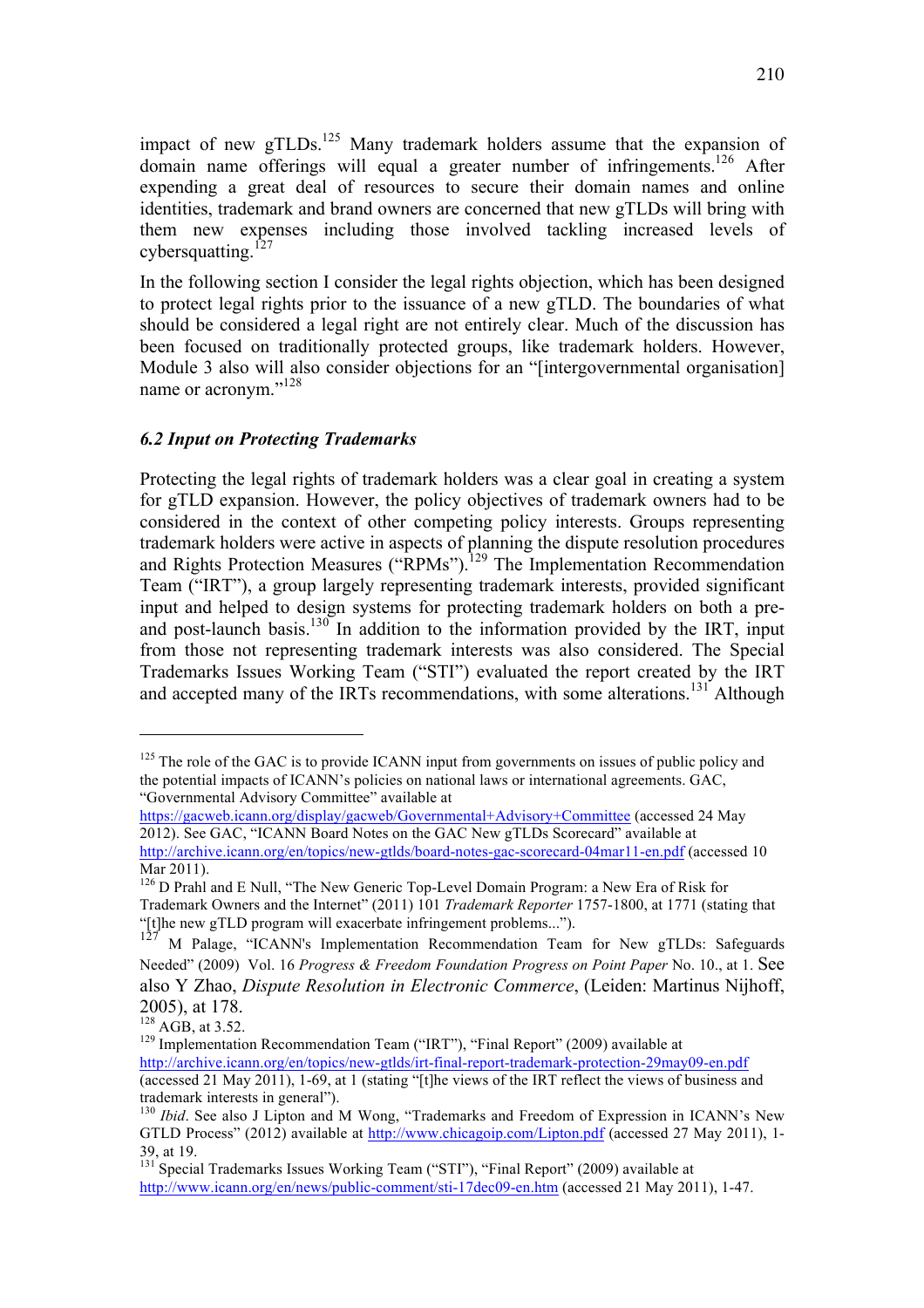both sides had input in the drafting process, there was discontent with the result from both constituencies. $132$ 

In the present gTLD expansion, the protection of trademarks at both gTLD and SLD levels has been a central goal. At the gTLD level, infringement could occur if a new gTLD uses a trademarked word or phrase like <.coke>, resulting in an infringing gTLD. At the second-level, trademark owners are concerned that infringing SLD names will be registered under the new gTLDs. This would occur where a new gTLD was approved under the application process, but an infringing second-level domain name was subsequently awarded (i.e. <www*.levis.*free>).

Businesses have also argued that in addition to the increased policing of improper registrations, they will be required to undertake an unprecedented number of "defensive registrations" to protect their trademarks and online image.<sup>133</sup> Those opposed to the new gTLD programme argue that new gTLDs will bring with them significant operating costs, which will ultimately be carried by consumers.<sup>134</sup> In testimony before a US congressional committee, Mei-lan Stark, of Fox News Corporation, stated that as a result of the new gTLDs, protection of their brand might cost as much as "\$12 million in the initial stages alone."<sup>135</sup> Even if the protections are effective, a position that is not universally accepted, they will be expensive to utilise. $136$ 

Potential expenses for protecting trademark holders are often difficult to ascertain. Although business representatives assert that the cost will be substantial, actual estimates vary widely. For example, one study projects the costs resulting from new cases of cybersquatting to trademark owners will be as low as \$.10 per trademark, per year, for trademarks registered on a worldwide basis.<sup>137</sup> ICANN's studies on the economic impact of new gTLDs have thus far been inconclusive. In one such report, ICANN simply stated that "[n]one of the studies were able to specifically quantify projected net benefits, stating, among other things, that innovation was difficult or impossible to predict, as was the effectiveness of the many cost mitigation tools being implemented along with the program."<sup>138</sup> This is, at least in part, due to the difficulty in determining how consumers will react to the expansion. The threat of new gTLDs

<sup>&</sup>lt;sup>132</sup> K McCarthy, "Trademark Lawyers to ICANN: Close, But No Cigar" (2011) available at http://news.dot-nxt.com/2011/05/19/ip-lobby-close-no-cigar (accessed 27 May 2011).<br><sup>133</sup> ICANN, "Defensive Applications for New gTLDs" (2012) available at

http://www.icann.org/en/news/public-comment/new-gtlds-defensive-applications-06feb12-en.htm (accessed 4 Jun 2012). See also Palage (2009).<br><sup>134</sup> *Ibid.* <sup>135</sup> E Pfanner, "An Explosion in Universe of Web Names" (2011) available at

http://www.nytimes.com/2011/06/20/technology/20iht-cache20.html?pAGBewanted=all (accessed 20 Jun 2011).<br><sup>136</sup> See Association of National Advertisers ("ANA"), "Major Assns. and Businesses Join with ANA to

Form Coalition to Oppose ICANN's TLD Expansion Program" (2011) available at http://www.ana.net/content/show/id/22351 (accessed 11 Nov 2011).

http://www.ana.net/content/show/id/22351 (accessed 11 Nov 2011).<br><sup>137</sup> F Krueger and A Van Couvering, "Quantitative Analysis of Trademark Infringement and Cost to Trademark Holders in New gTLDs" (10 Feb 2010) available at

http://www.mindsandmachines.com/wp-content/uploads/M+M-Quantitative-Analysis-of-Cost-of-New-TLDs-to-Trademarks.pdf (accessed 15 Aug 2011), at 1.<br><sup>138</sup> ICANN, "New gTLD Program Explanatory Memorandum –Discussion Draft: Market & Economic

Impacts" (15 Apr 2011) available at http://icann.org/en/topics/new-gtlds/market-economic-impacts-15apr11-en.pdf (accessed 15 May 2011).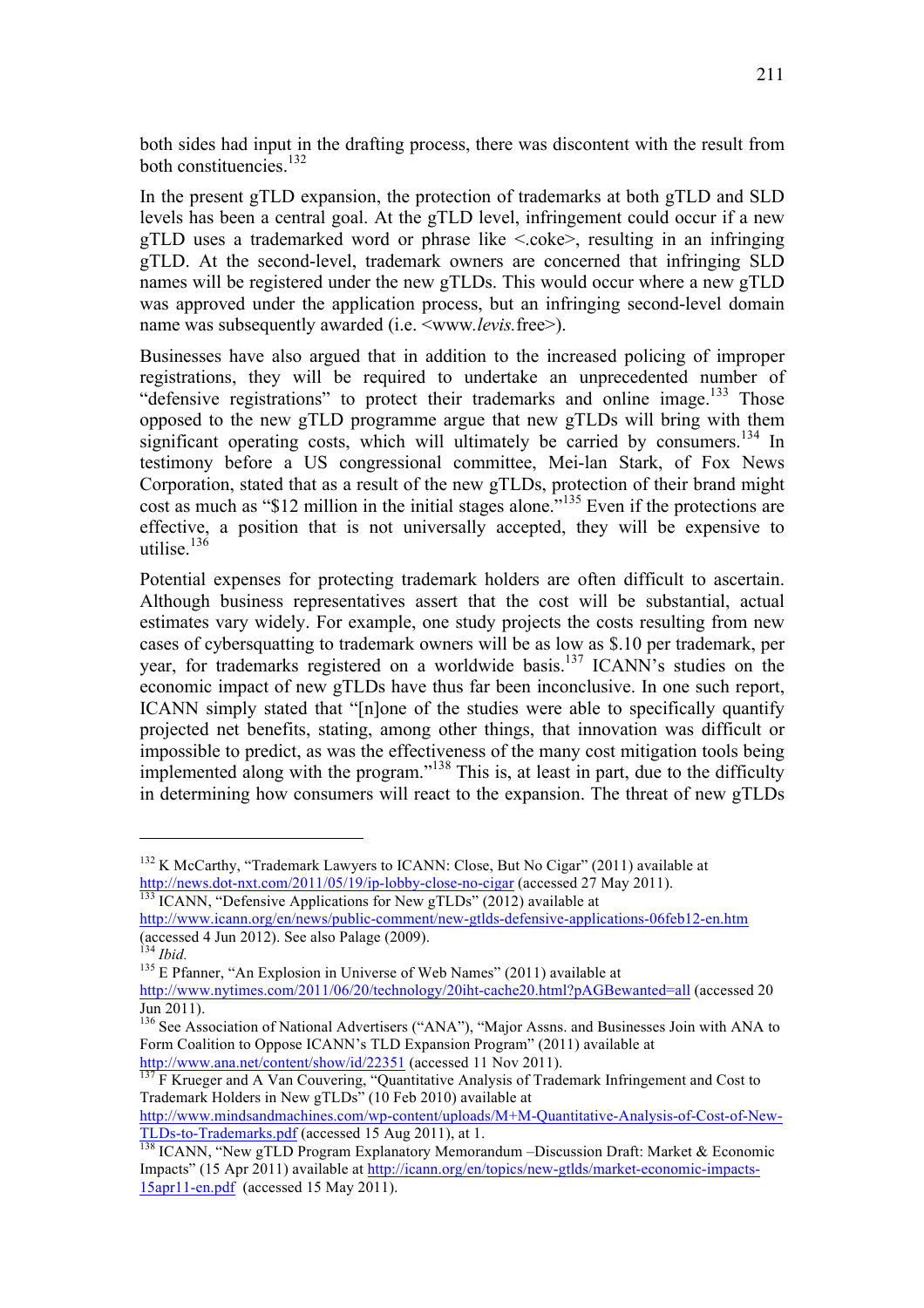to existing domain names largely depends on the success of new gTLDs. The prime gTLD space may well remain at  $\le$  com $>$ .<sup>139</sup> If the new gTLDs are not used, any threat they pose to trademark holders will likely to be reduced.<sup>140</sup>

#### *6.3 Applying the Legal Rights Objection*

The AGB provides trademark holders and others with the ability to object to new gTLDs that may infringe their existing legal rights.<sup>141</sup> To establish standing under the objection, the objecting party must have a legal right that will be infringed by the new  $gTLD$ .<sup>142</sup> Trademark holders, for example, will have the opportunity to object to an applied for gTLD that infringes on their trademark.<sup>143</sup> The objecting party may be the holder of a registered or unregistered trademark, or a service mark.<sup>144</sup> If the objector is successful, the new gTLD will not be issued. Unlike the "string confusion objection," the legal rights objection does not include contention set proceedings.

The Module 3 standard states that new gTLDs "must not infringe the existing legal rights of others that are recognised or enforceable under *generally accepted* and *internationally recognized* principles of law."<sup>145</sup> In particular, the rules require that the applied for gTLD must not take unfair advantage of the "distinctive character" or "reputation of" the objector's trademark or other legal rights.<sup>146</sup> If an objection is based on a trademark right, the DRSP must consider a list of non-exclusive factors in reaching its determination.<sup>147</sup> The Arbitration and Mediation Centre of the World Intellectual Property Organization ("WIPO") will handle all legal rights objections.<sup>148</sup>

The factors the DRSP will consider include general indicators such as likeness in appearance, sound, or meaning to the objector's mark.<sup>149</sup> In addition to more traditional characteristics associated with trademark infringement (i.e. use of the mark), a dispute resolution provider must also evaluate additional more subjective or abstract factors, including the intention of the applicant. For example, the dispute resolution provider may also consider "whether the applicant, at the time of application for the gTLD, had knowledge of the objector's mark, or could not have reasonably been unaware of that mark....<sup>"150</sup> As the gTLD applicant will not have had

<sup>139</sup> J Lipton, *Internet Domain Names, Trademarks and Free Speech* (Edward Elgar, 2010) 1-325, at 79 (arguing that based on past releases of new gTLDs, <.com> will likely remain the most sought after

gTLD).<br><sup>140</sup> *Ibid.*<br><sup>141</sup> AGB, at 3.2.2.2.<br><sup>142</sup> *Ibid.*<br><sup>143</sup> *Ibid.*<br><sup>143</sup> *Ibid.*<br><sup>143</sup> *Ibid.*<br><sup>143</sup> AGB, at 3.52 (emphasis added).<br><sup>146</sup> *Ibid.*<br><sup>144</sup> AGB, at 3.52 (emphasis added).<br><sup>146</sup> *Ibid.*<br><sup>147</sup> AGB, at 3.52.<br>

resolution are applicable. See New gTLD DRP Art.2(e)(ii); WIPO, "Legal Rights Objections under ICANN's New gTLD Program" available at http://www.wipo.int/amc/en/domains/lro/#1a (accessed 21 May 2012). See also WIPO, "Schedule of Fees and Costs" (11 Jan 2012) available at http://newgtlds.icann.org/en/applicants/agb/wipo-fees-11jan12-en.pdf (accessed 4 Jun 2012). 149 AGB, at 3.52(1). <sup>150</sup> *Ibid*, at 3.52. (4).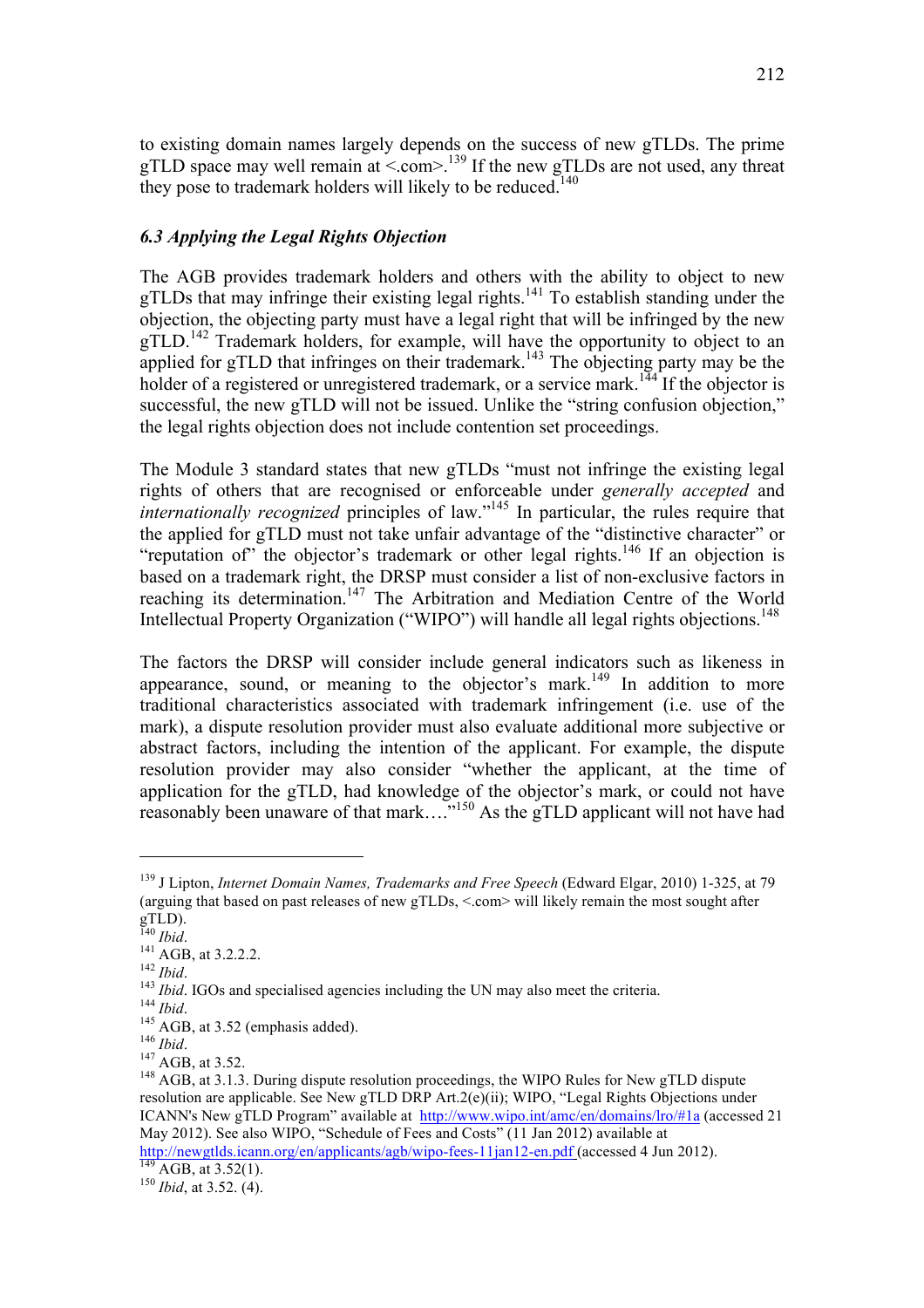the opportunity to use the gTLD in commerce prior to the evaluation, factors indicating intent may be of increased importance. The DRSP will also consider whether use of the proposed gTLDs "would create *a likelihood of confusion* with the objector's mark."151 Additional factors such as the applicant's interest in the name and preparations made to use the gTLD, if granted, will also be taken into account.<sup>152</sup> Additionally, any IP rights which correspond to the applied for gTLD will also be assessed<sup>153</sup>

Drafting protections for trademark owners and other right holders was a contentious aspect in creating new gTLDs. Trademark owners criticised the rights protection measures as being inadequate.<sup>154</sup> Many outside the trademark lobby argued that the legal rights objection is overly-broad and provides greater protection to rights holders, particularly trademark holders, than exists in the offline world.<sup>155</sup> Criticising an earlier draft of the AGB, one author provided: "under this rule, the Cherokee Nation would be unable to use Cherokee as a gTLD because some automobile company is said to have prior rights under this policy."<sup>156</sup>

Although trademark holders received much of what they requested in the form of protection, they did not get everything they wanted. The process maintains room for legal rights holders to successfully obtain new gTLDs, despite the potential for broad objections. For example, if an association of heavy equipment manufacturers were seeking a new gTLD like < diesel>, it would not necessarily be disqualified as a result of the trademarked use of the word "diesel" by Diesel S.p.A, a clothing and fashion company.<sup>157</sup> Use of the word "diesel" in a gTLD would arguably infringe on the existing legal rights of Diesel S.p.A. However, when considering the non-exclusive factors in the AGB, a DRSP would have to consider whether the  $gTLD <$  diesel> would create "a likelihood of confusion" with the Diesel S.p.A.'s trademark.<sup>158</sup> Based on the required factors, it is unlikely that consumers visiting the website would confuse high fashion jeans and shoes with heavy trucks or other types of construction equipment. However, if the construction company began selling construction clothing, Diesel S.p.A, would have a better argument. If the hypothetical  $gTLD \leq$ diesel> was granted and then began selling second level domain names in a manner inconsistent with its application, such as  $\leq$ www.jeans.DIESEL>, the trademark owner would have the opportunity to seek relief under the other Rights Protection Measures (RPMs)

<sup>&</sup>lt;sup>151</sup> *Ibid*, at 3.52.(6) (emphasis added). See also AGB, 2.4; K Komaitis, "Trademark Law's Increment through the Uniform Domain Name Dispute Resolution Policy" (2011) 6 *Oxford Intellectual Property* 

*Law and Practice*, 553-567, at 560.<br><sup>152</sup> AGB, at 3.52. (5).<br><sup>153</sup> *Ibid*, at 3.52 (5-6).<br><sup>154</sup> See e.g. J Lipton and M Wong, "Trademarks and Freedom of Expression in ICANN's New GTLD Process" (2012) available at http://www.chicagoip.com/Lipton.pdf (accessed 2 August 2012), 1-39, at 23.

<sup>155</sup> K Komaitis, *The Current State of Domain Name Regulation: Domain Names As Second Class Citizens In A Mark-Dominated World*, (Abingdon: Routledge, 2010), at 49.<br><sup>156</sup> CH Farley, "Convergence and Incongruence: Trademark Law and ICANN's Introduction of New

Generic Top-Level Domains" (2009) 25 *John Marshall Journal of Computer & Information Law* 625-

<sup>633,</sup> at 630.<br><sup>157</sup> Wikipedia, "Diesel (brand)" available at http://en.wikipedia.org/wiki/Diesel (brand) (accessed 27  $M$ ay 2011).

 $^{158}$  AGB, at 3.52(6).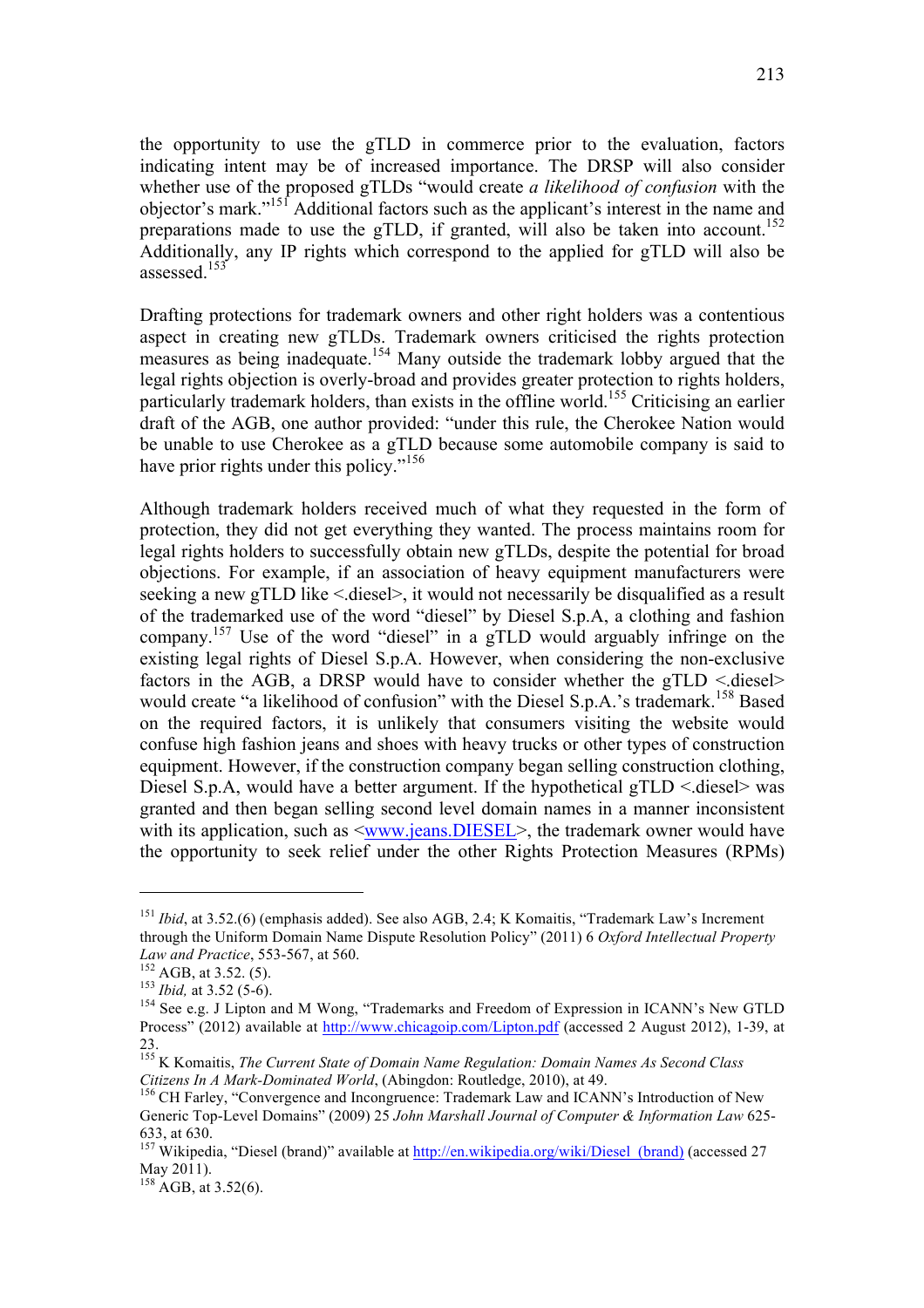provided for in the AGB. Specifically, the Post Delegation Dispute Resolution Procedure (PDDRP) would be pertinent.<sup>159</sup>

It has been argued that confusion occurring with new gTLDs will be less problematic than it has been under the popular  $gTLD \leq com$ . Assuming the application would be approved; typosquatting with gTLDs like  $\leq$ nkie $>$  or a  $\leq$ macdonalds $>$  would be less attractive as the misspellings are less likely to be inadvertently visited by consumers.<sup>160</sup> Considering the cost of a new gTLD, the prospect of this practice becomes even more unlikely. Even at the second level domain space, typosquatting is unlikely to be as effective, unless the name is widely used.

The "existing legal rights objection," on its face, is a strong protection, particularly for trademark holders. The policy, if applied broadly, could significantly curtail options available to applicants. This begs the question of whether owners of trademark rights are being provided with a monopoly on language in the expansion of the Internet or whether a more balanced approach could have been taken.

As a DRSP under the UDRP system, the WIPO dispute resolution panel has handled a high number of cases.<sup>161</sup> The WIPO track record also shows that panellists have decided for complainants in a high proportion of cases.<sup>162</sup> In one period, cases before a sole WIPO panellist were in favour of the complaining party 83% of the time.<sup>163</sup> However, the complaint success rate was much lower at 58% when a three-member panel was used.<sup>164</sup> The high rate of wins for complainants is not, in and of itself, indicative of bias.<sup>165</sup> However, several factors, including the large amount of panellists also acting as practising trademark lawyers, actively representing right holders, has raised some question of systemic bias.<sup>166</sup> The role of WIPO as a DRSP for the Module 3 legal rights objection has raised some concerns that trademark owners will receive more favourable treatment. Unlike the UDRP process which allows for a choice of DRSPs, WIPO is the only DRSP available.

<sup>&</sup>lt;sup>159</sup> AGB, at "Trademark Post-Delegation Dispute Resolution Procedure (Trademark PDDRP)".<br><sup>160</sup> J Lipton, *Internet Domain Names, Trademarks and Free Speech* (Edward Elgar, 2010) 1-325, at

<sup>263;</sup> C Clark, "The Truth in Domain Names Act of 2003 and a Preventative Measure to Combat Typosquatting" (2004) 89 *Cornell Law Review* 1476-1518, at 1476.<br><sup>161</sup> M Mueller, "Rough Justice, An Analysis of ICANN's Uniform Dispute Resolution Policy"

available at http://dcc.syr.edu/PDF/roughjustice.pdf (accessed 23 Sept 2011). See also N Branthover, "UDRP-A Success Story: A Rebuttal to the Analysis and Conclusions of Professor Milton Mueller in Rough Justice" (6 May 2002) available at

http://www.inta.org/Advocacy/Documents/INTAUDRPSuccesscontraMueller.pdf.<br><sup>162</sup> G Kaufmann-Kohler and T Schultz, *Online Dispute Resolution: Challenges for Contemporary Justice* (Kluwer Law International 2004), at 193.<br><sup>1</sup>

<sup>&</sup>lt;sup>164</sup> M Geist, "Fair.com?: An Examination of the Allegations of Systemic Unfairness in the ICANN UDRP*"* (2001) available at http://ssrn.com/abstract=280630 (accessed 27 May 2011). See also S Bechtold, "Governance in Namespaces" (2003) 36 *Loyola of Los Angeles Law Review* 1239-1320, at

<sup>1261.&</sup>lt;br><sup>165</sup> Y Zhao, *Dispute Resolution in Electronic Commerce*, (Leiden: Martinus Nijhoff, 2005), at 178. <sup>166</sup> G Kaufmann-Kohler and T Schultz, *Online Dispute Resolution: Challenges for Contemporary Justice* (Kluwer Law International 2004), at 193.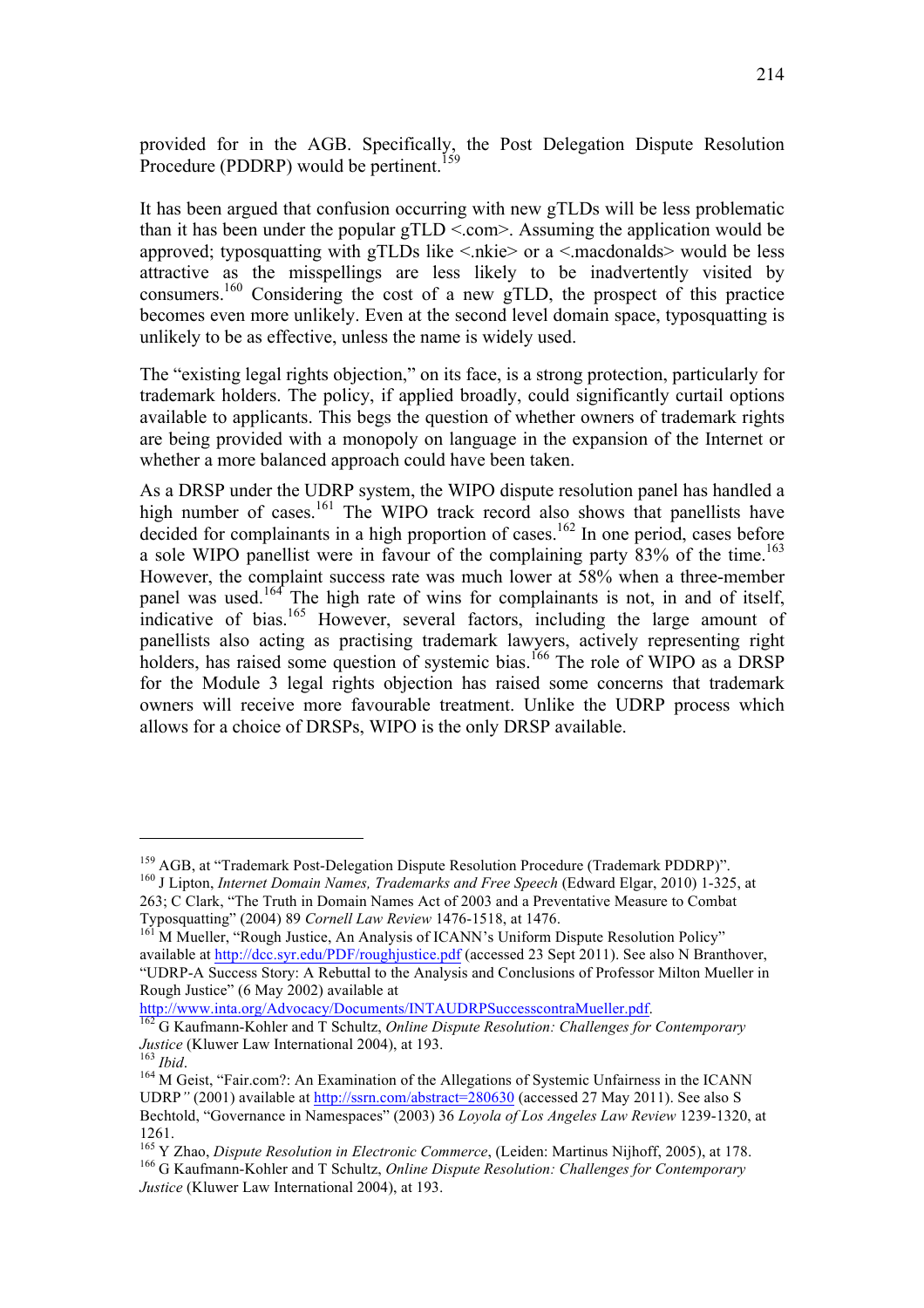# **7. GAC Advice on New gTLDs**

After the dispute resolution procedures in the AGB were substantially complete, ICANN added a new avenue for governments, through the Governmental Advisory Committee ("GAC"), to oppose or provide "advice" on new gTLD applications.<sup>167</sup> The GAC advice procedure allows governments to address applications they identify "to be problematic."<sup>168</sup> The GAC procedure was added following an on-going debate between members of the GAC and the ICANN board regarding the role of governments in the new gTLD process.<sup>169</sup> Although not included in early AGB drafts, the procedure was likely an important step in procuring final approval of the  $AGB$ <sup>170</sup> In the following section, I evaluate the GAC advice procedure. Background information on the GAC and its role in the AGB processes is also presented.

The GAC's central responsibility is to provide advice to ICANN on issues where ICANN's programmes have an impact on "national laws or international agreements. $171^7$  The GAC has played an increasingly important role in gTLD policy since 2002.<sup>172</sup> For example, in conjunction with the US government and other groups, the GAC was central in blocking the  $\langle x \rangle$  domain name after its initial ICANN approval in  $2005$ <sup>173</sup> Regarding the new gTLD programme, the GAC has requested considerable authority in determining acceptable or allowable domain names.<sup>174</sup>

In the AGB drafting process, the GAC received support for its request for a greater or expanded role regarding the protection of trademarks, violation of national laws, and the use of sensitive gTLDs. For example, the USG suggested that the drafters remove the *Limited Public Interest Objection* and provide for a GAC review in its place. In a letter to ICANN, the US government argued that allowing a private expert to make determinations of morality and legal norms was "contrary to the sovereign right of

<sup>&</sup>lt;sup>167</sup> AGB, at 3.1.<br><sup>168</sup> *Ibid*. <sup>169</sup> For documents including scorecards: http://gac.icann.org/ (accessed 18 May 2011). See also ICANN Board of Directors / GAC Joint Working Group ("JWG"), "Review of the Role of the GAC" (2011) available at http://www.icann.org/en/committees/board-gac-2009/board-gac-jwg-final-report-19jun11 en.pdf (accessed 27 Sept 2011); GAC, "GAC Principles Regarding New gTLDs" (28 Mar 2007) available at http://www.icann.org/en/topics/new-gtlds/gac-principles-regarding-new-gtlds-28mar07 en.pdf (accessed 27 May 2011), at 1-4.<br><sup>170</sup> K Papac, "ICANN Successfully Tiptoes through Political Minefield with New TLD Applicant

Guidebook" (12 May 2011) available at

http://www.circleIbid.com/posts/20110512\_icann\_tiptoes\_through\_political\_minefield\_new\_tlds/ (accessed 10 Nov 2011).

<sup>&</sup>lt;sup>171</sup> GAC, "About the GAC" available at  $\frac{https://gacweb.icam.org/display/gacweb/About+The+GAC}{}$ ,

<sup>(</sup>accessed 5 Jun 2012).<br><sup>172</sup> J Weinberg, "Governments, Privatization and 'Privatization': ICANN and the GAC" (2011) 18<br>*Michigan Telecommunications and Technology Law Review* 189-218, at 200-202.

*Michigan Telecommunications and Telecommunications and Telecommunications and Telecommunications and Telecommunications and Telecommunications and Telecommunications and Telecommunications and Telecommunications and Telec* http://archive.icann.org/en/topics/new-gtlds/gac-principles-regarding-new-gtlds-28mar07-en.pdf (accessed 14 May 2011), at  $\S$  2.1, 2.2, 2.7) (discussing a GAC request for a procedure for blocking new domain names, at no cost, which would be "on demand for governments.").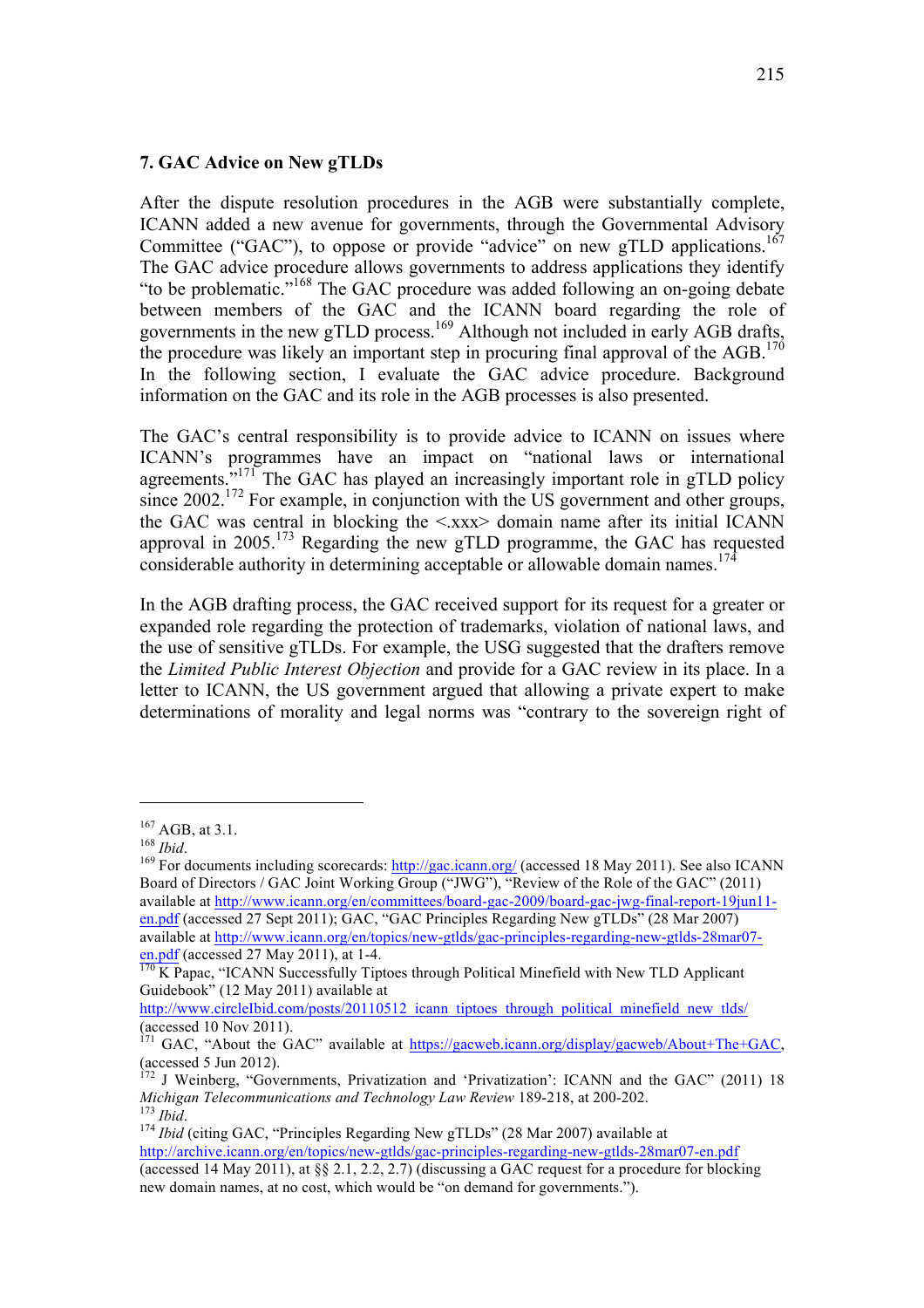governments to interpret and apply principles of international law on a country-bycountry basis."<sup>175</sup>

Following discussion with the GAC, the Module 3 device or objection mechanism was adopted. The purpose of the GAC advice procedure is to allow governments to object to new gTLDs "that potentially violate national law *or* raise sensitivities."176 From a procedural point of view, the GAC advice period functions much like the other objections or challenges provided in Module 3. Any advice presented by the GAC to ICANN must take place within the objection filing time period.<sup>177</sup> If the GAC objects to a gTLD, the applicant will have twenty-one days to respond to ICANN after it receives notice of the objection.<sup>178</sup> A major procedural difference compared to other objections is how the complaint will be administered. Unlike other objections in this section, a private DRSP will not consider GAC objections.179 Rather, the ICANN board will play the role of DRSP.<sup>180</sup> The ICANN board has the option to consult with independent experts, but such consultation is not required.<sup>181</sup>

From a substantive point of view, the new procedure provides very little guidance as to its application. What constitutes "national law" is not defined in the GAC advice procedure. As the scope is not limited, it may also cover violations of national trademark laws. Weight or deference given to the GAC advice will take different forms, depending on whether there is "consensus" advice from the GAC stating that an application should not proceed.<sup>182</sup> In the current AGB, what constitutes  $GAC$ "consensus" remains undefined.<sup>183</sup> The policy provides that "[t]he GAC as a whole will consider concerns raised by GAC members, and agree on GAC advice to forward to the ICANN Board of Directors."184 If the GAC advises ICANN that a given application should not proceed, it will create "a strong presumption for ICANN that the application should not be approved...."<sup>185</sup> However, the presumption is not  $irrefutable.<sup>186</sup>$  If there is no "consensus" that an application should not proceed, but "concerns" about an application, the "ICANN Board is expected to enter into dialogue with the GAC to understand the scope of concerns."<sup>187</sup> The concern by the governments will be taken seriously; however, no presumption will be formed.<sup>188</sup> In the case of GAC concerns regarding an application, ICANN is expected to provide a

 $175$  USG, "Submission to the GAC Scorecard re New gTLDs" (31 Jan 2011) available at http://kierenmccarthy.com/2011/01/31/usg-submission-to-the-gac-scorecard-re-new-gtlds/. See also M Mueller, "The US Commerce Dept Position Paper for the ICANN Board Negotiations" (2011) available at http://blog.internetgovernance.org/blog/\_archives/2011/1/29/4737705.html (accessed 6 Jun 2012).<br> $^{176}$  AGB, at 3.1. 177 *Ibid.*<br>
178 AGB, at 3.1.<br>
179 *Ibid.*<br>
180 *Ibid.*<br>
181 AGB, at 3.1.<br>
182 AGB, at 3.1.<br>
183 *Ibid.*<br>
184 *Ibid.*<br>
185 *Ibid.*<br>
187 AGB, at 3.1.(III).<br>
186 *Ibid.*<br>
187 AGB, at 3.1.(III).<br>
188 *Ibid.*<br>
187 AGB, at 3.1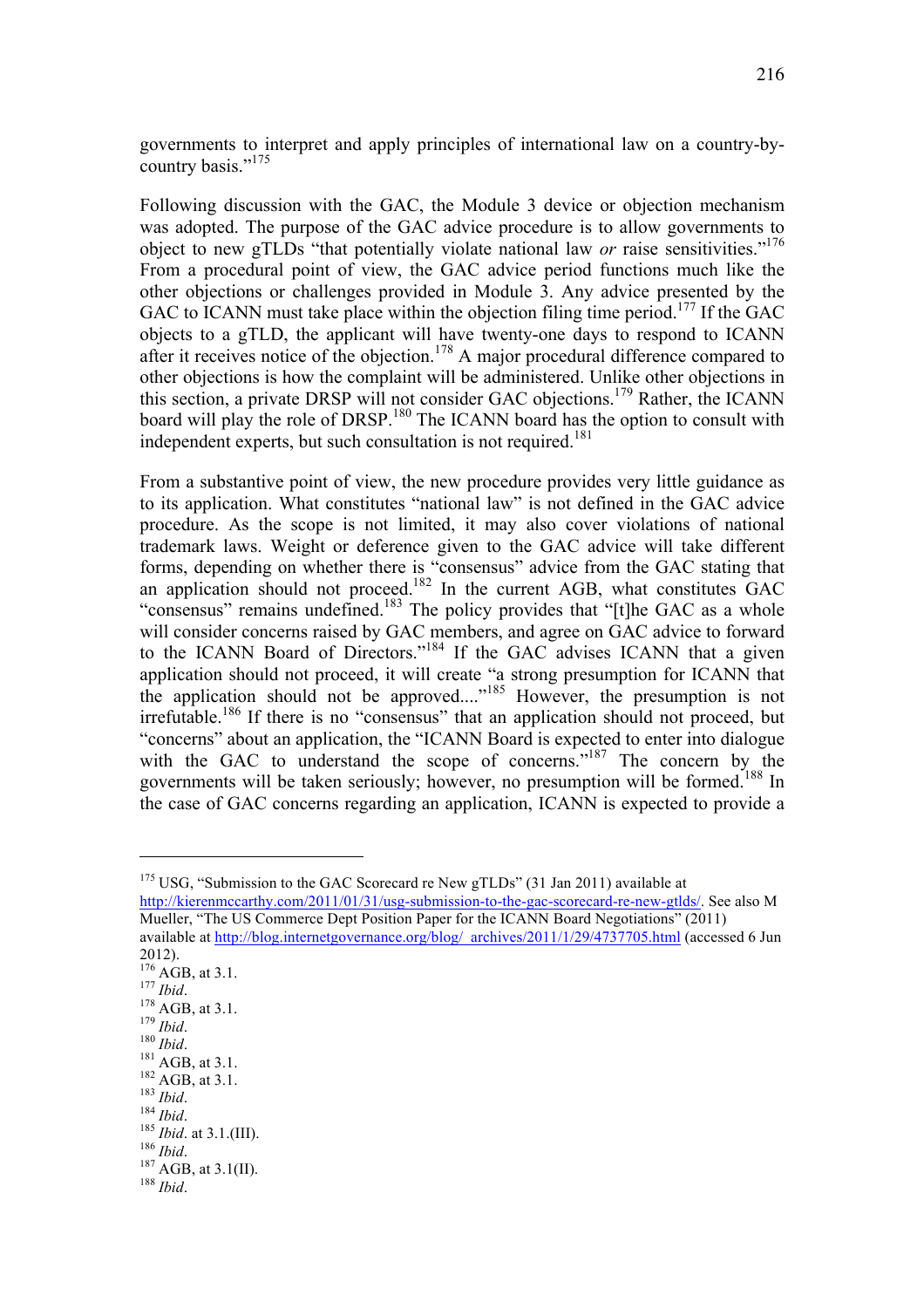rational for its decision.<sup>189</sup> Applicants will have an opportunity to address the GAC advice by filing a response in the same manner as an applicant would respond to a formal objection.<sup>190</sup>

The GAC may also advise ICANN that an application should not proceed unless remediated.<sup>191</sup> It is unclear what sort of agreement must be reached by the GAC members before they may "advise" remediation.<sup>192</sup> In any event, if remediation is advised, a strong presumption that remediation is necessary will arise before the application is accepted.<sup>193</sup> Remediation may include securing approval "of one or more governments" for the use of the gTLD.<sup>194</sup> If no clear method for remediation exists, such as securing government approval for use of the name of a capital city, it is unlikely that the application will be able to proceed.<sup>195</sup> The effect of GAC suggested remediation could become a difficult barrier to overcome for gTLD applicants.

The GAC objection has been criticised as being vague and providing one group with too much influence in the gTLD process. Critics maintain that providing governments with too much power, via a government veto or other procedural mechanism, could have negative consequences for open discourse and freedom on the Internet. For one, it could also lead to much broader censorship on the Internet. As stated by Milton Mueller, "[t]he ICANN process has spent years trying to ensure that only applications that involve words contrary to general principles of international law will be vetoed."<sup>196</sup> In Mueller's post discussing the GAC veto, he uses the example of the potential domain name <.gay> as a gTLD that is important to a community, but may be vulnerable under the new objection.<sup>197</sup> Mueller maintains that based on conversations with conservative governments within the GAC; there is objection to a  $\leq$  gay domain name.<sup>198</sup> Under the proposed GAC objection, does the domain name <.gay> potentially "raise sensitivities" to an extent that it may be blocked? The disjunctive use of "or" indicates that the domain name does not have to be in violation of national law in a jurisdiction, but must only be "sensitive." What constitutes sensitive information is unclear.<sup>199</sup>

Although gTLDs like  $\le$  iesus $>$  or  $\le$  mohammed $>$  may be likely candidates for raising sensitivities, it is unclear whether they could be blocked under this objection. Will there emerge a system where votes for trademark protection are traded for votes to block sensitive names? Although the GAC advice procedure may have been a

<sup>&</sup>lt;sup>189</sup> *Ibid.*<br>
<sup>190</sup> AGB, at 3.1.<br>
<sup>191</sup> *Ibid.*<br>
<sup>192</sup> *Ibid.*<br>
<sup>194</sup> *Ibid.* 195 *Ibid.*<br>
<sup>196</sup> M Mueller, "The US Commerce Dept Position Paper for the ICANN Board Negotiations" (2011) available at http://blog.internetgovernance.org/blog/\_archives/2011/1/29/4737705.html (accessed 6 Jun  $^{2012)}_{^{197}}$  Ibid.

<sup>197</sup> *Ibid*.<br><sup>198</sup> *Ibid*.<br><sup>199</sup> ICANN, "New gTLD Program Explanatory Memorandum—GAC and Government Objections; Handling of Sensitive Strings; Early Warning" (15 Apr. 2011) available at

http://www.icann.org/en/topics/new-gtlds/gac-objections-sensitive-strings-15apr11-en.pdf (accessed 5 Jun 2012).